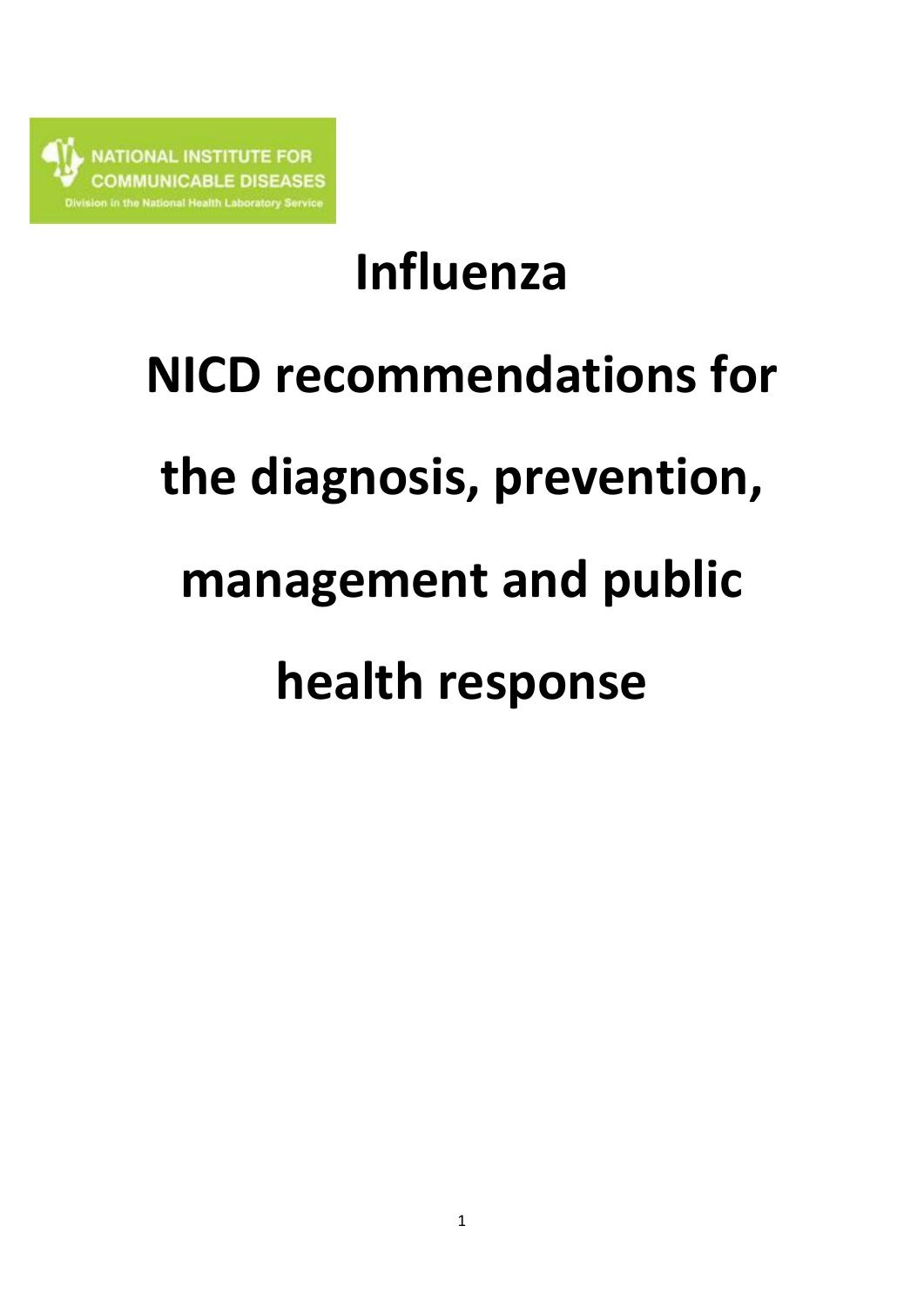## **Version 1.3 (2 April 2020)**

## **Authors (Alphabetical order):**

Lucille Blumberg

Cheryl Cohen

Halima Dawood

Orienka Hellferscee

Alan Karstaedt

Kerrigan McCarthy

Shabir Madhi

Meredith McMorrow

Jocelyn Moyes

Jeremy Nel

Adrian Puren

Ebrahim Variava

Wayne Ramkrishna

Gary Reubenson

Stefano Tempia

Florette Treurnicht

Sibongile Walaza (prepared initial draft)

Heather Zar

### **Acknowledgements**

Expert specialists, including physicians, paediatricians, neonatologists, infectious disease specialists and virologists, who provided valuable input in the drafting of these guidelines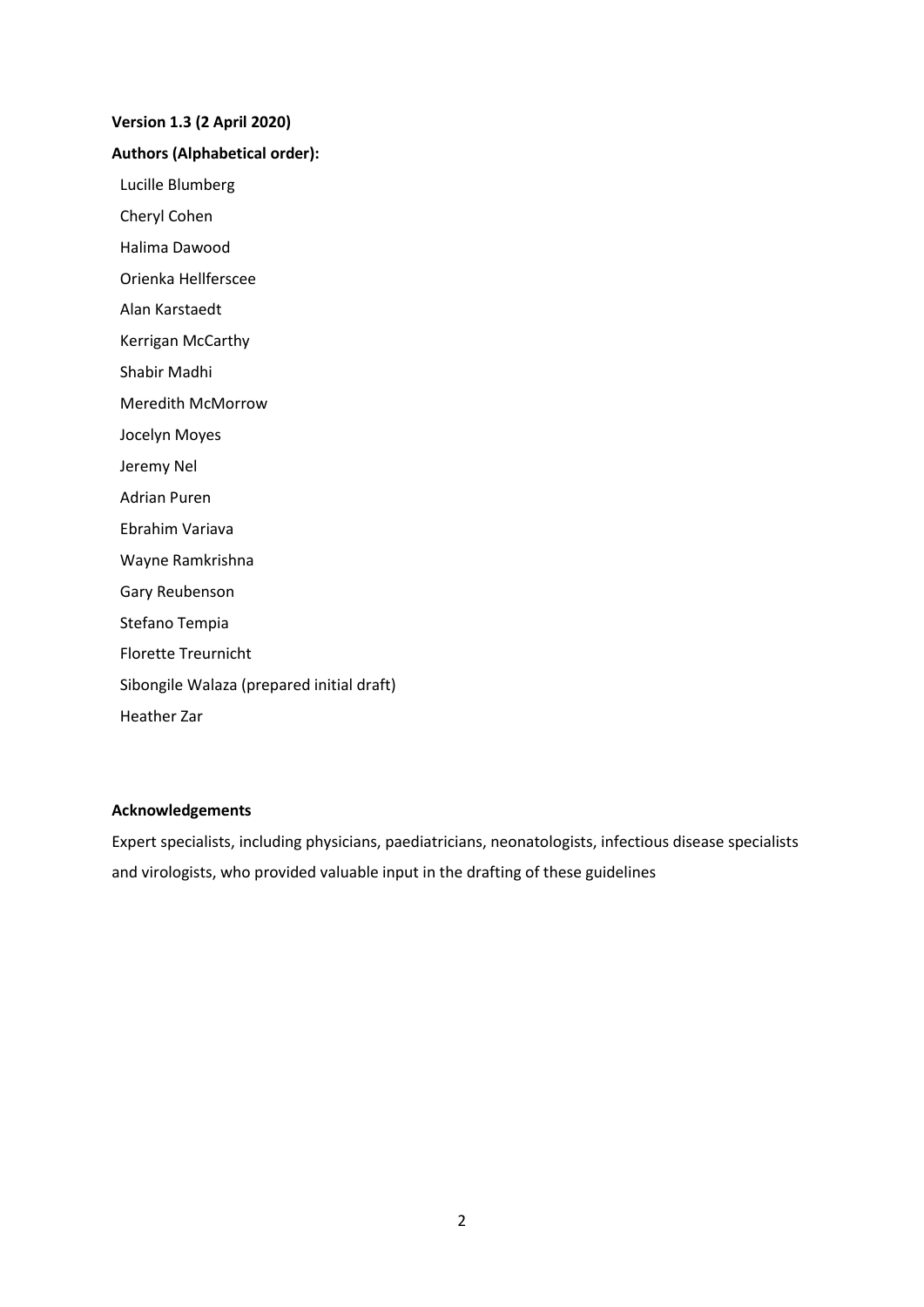## **Version 1.3**

**Summary of changes:**

| Date reviewed | <b>Reviewed by</b> | <b>Summary of changes</b>                      |  |
|---------------|--------------------|------------------------------------------------|--|
| 2 April 2020  | J Moyes            | Updated influenza vaccine composition for 2020 |  |
|               |                    | influenza season                               |  |
|               |                    | Updated groups recommended to receive vaccine  |  |
|               |                    | New guidance on influenza vaccine and COVID    |  |
|               |                    | and quadrivalent influenza vaccines            |  |
| 6 June 2019   | S Walaza           | Updated influenza vaccine composition for 2019 |  |
|               |                    | influenza season                               |  |
| 13 April 2018 | S Walaza           | Updated influenza vaccine composition for 2018 |  |
|               |                    | influenza season                               |  |
|               |                    | Updated influenza burden estimates             |  |

## **Disclaimer:**

The information contained in this document, be it guidelines, recommendations, diagnostic algorithms or treatment regimens, is offered in the public interest. To the best of the knowledge of the writing team, the information contained in these recommendations is correct. Implementation of any aspect of these guidelines remains the responsibility of the implementing agency in so far as public health liability resides, or the responsibility of the individual clinician in the case of diagnosis or treatment.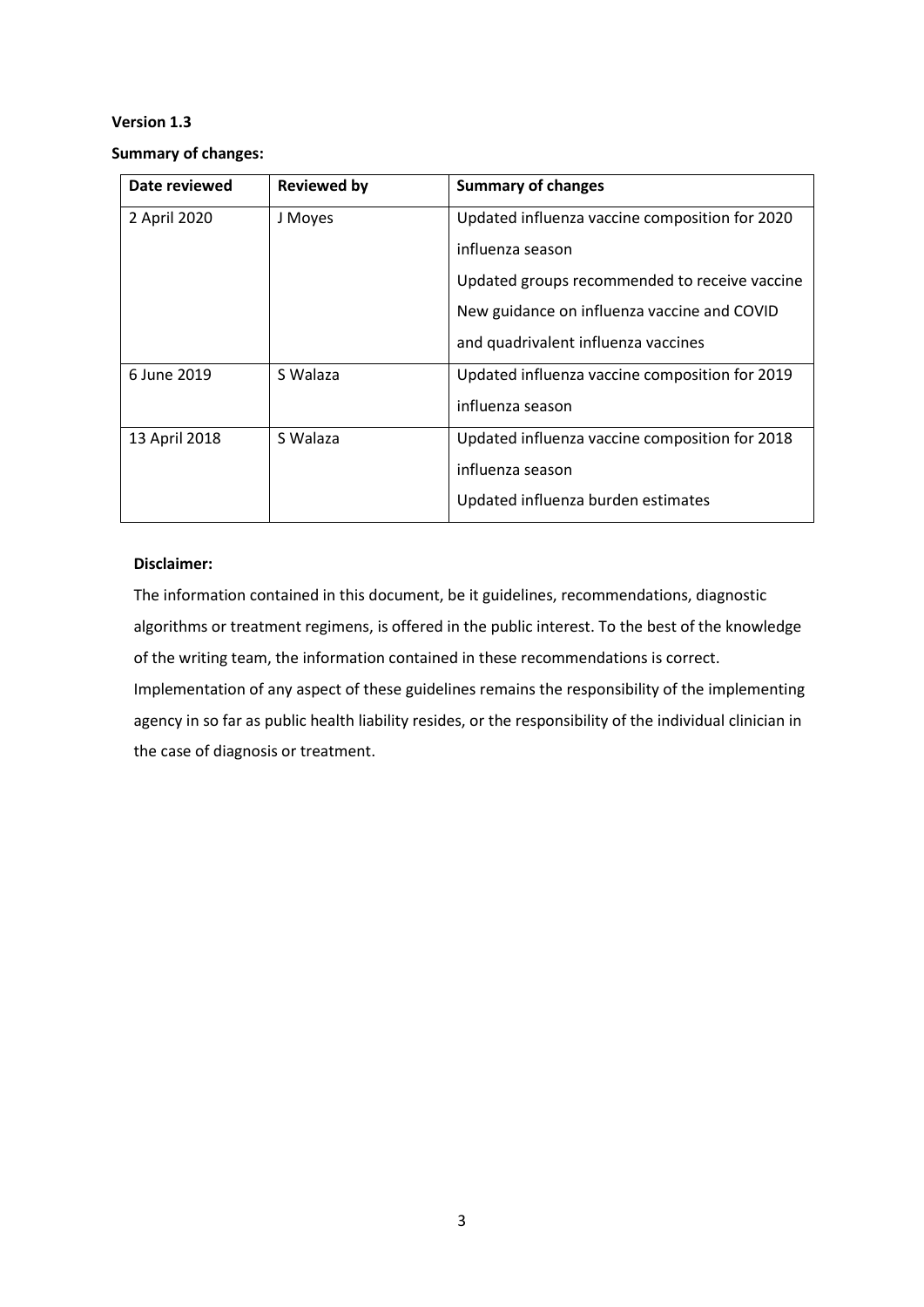## **Quick Reference Guide-Influenza**

## **Categories of influenza- Page6**

**Uncomplicated influenza:** ILI (Influenza-like illness) may present with fever, cough, sore throat, coryza, headache, malaise, myalgia, arthralgia and sometimes gastrointestinal symptoms, but without any features of complicated influenza

**Complicated influenza:** Influenza requiring hospital admission and/or with symptoms and signs of lower respiratory tract infection (hypoxaemia, dyspnoea, tachypnoea, lower chest wall indrawing and inability to feed), central nervous system involvement and/or a significant exacerbation of an underlying medical condition. Influenza vaccination is strongly recommended as co-circulation with SARS-CoV-2 is very likely. Preventing severe influenza will decrease the burden on the health care system.

| Risk groups for severe/complicated influenza disease -<br>Page 6-7<br>Pregnant women (including the post-partum<br>period)<br>HIV-infected individuals<br>$\bullet$<br>Individuals with tuberculosis<br>$\bullet$<br>Persons of any age with chronic diseases:<br>$\bullet$<br>Pulmonary diseases (e.g. asthma, COPD)<br>$\circ$<br>Immunosuppression (e.g. persons on<br>$\circ$<br>immunosuppressive medication,<br>malignancy)<br>Cardiac diseases (e.g. congestive cardiac<br>$\circ$<br>failure), except for hypertension<br>Metabolic disorders (e.g. diabetes mellitus)<br>$\circ$<br>Renal disease<br>$\circ$<br>Hepatic disease<br>$\circ$<br>Neurologic and neurodevelopmental<br>$\circ$<br>conditions<br>Haemoglobinopathies (e.g.<br>sickle<br>cell<br>$\circ$<br>disease)<br>Persons aged ≥65 years<br>$\bullet$<br>Persons ≤18 years receiving chronic aspirin therapy<br>$\bullet$ | Groups targeted for Department of Health 2020<br>influenza vaccination campaign - Page 13, in order of<br>priority. This applies to public and privately funded<br>vaccine.<br>It is mandatory for all health care workers to be<br>vaccinated<br>Individuals age >65 years<br>$\bullet$<br>Individuals with cardiovascular disease (including<br>$\bullet$<br>chronic heart disease, hypertension, stroke and<br>diabetes) and chronic lung disease (including asthma<br>and chronic obstructive pulmonary disease)<br>Pregnant women<br>$\bullet$<br>People living with HIV and AIDS<br>Recommended inactivated influenza vaccine (IIV)<br>formulation for 2020 - Page 12<br>an A/Brisbane/02/2018 (H1N1)pdm09-like virus;<br>$\bullet$<br>an A/South Australia/34/2019 (H3N2)-like virus;<br>$\bullet$<br>a B/Washington/02/2019-like (B/Victoria lineage)<br>virus; and<br>a B/Phuket/3073/2013-like (B/Yamagata lineage)<br>virus* |  |
|----------------------------------------------------------------------------------------------------------------------------------------------------------------------------------------------------------------------------------------------------------------------------------------------------------------------------------------------------------------------------------------------------------------------------------------------------------------------------------------------------------------------------------------------------------------------------------------------------------------------------------------------------------------------------------------------------------------------------------------------------------------------------------------------------------------------------------------------------------------------------------------------------|-----------------------------------------------------------------------------------------------------------------------------------------------------------------------------------------------------------------------------------------------------------------------------------------------------------------------------------------------------------------------------------------------------------------------------------------------------------------------------------------------------------------------------------------------------------------------------------------------------------------------------------------------------------------------------------------------------------------------------------------------------------------------------------------------------------------------------------------------------------------------------------------------------------------------------------------|--|
| Persons who are morbidly obese (i.e. BMI ≥40).<br>$\bullet$<br>Young children (particularly <2 years of age)                                                                                                                                                                                                                                                                                                                                                                                                                                                                                                                                                                                                                                                                                                                                                                                       | *the quadrivalent vaccine is only available in the private<br>sector.                                                                                                                                                                                                                                                                                                                                                                                                                                                                                                                                                                                                                                                                                                                                                                                                                                                                   |  |
|                                                                                                                                                                                                                                                                                                                                                                                                                                                                                                                                                                                                                                                                                                                                                                                                                                                                                                    |                                                                                                                                                                                                                                                                                                                                                                                                                                                                                                                                                                                                                                                                                                                                                                                                                                                                                                                                         |  |
| Treatment of influenza - Page 9-11<br>Neuraminidase inhibitors (oseltamivir or zanamivir)<br>recommended for the treatment of any patient with<br>suspected or confirmed influenza who:<br>has complicated or severe illness (including all<br>$\bullet$<br>hospitalised patients)<br>is at higher risk for influenza complications<br>$\bullet$<br>Treatment should be started early, ideally within 48 hours of<br>symptom onset.                                                                                                                                                                                                                                                                                                                                                                                                                                                                | Dosage of influenza vaccine - Page 14<br>Adults 0.5ml IMI single dose<br>$\bullet$<br>3 years - 8 years - 0.5ml IMI 1 or 2 doses*<br>$\bullet$<br>6 months-2 years-0.25ml IMI 1 or 2 doses*<br>*2 doses should be administered $\geq$ 1 month apart during<br>1 <sup>st</sup> year of vaccination, thereafter one dose.                                                                                                                                                                                                                                                                                                                                                                                                                                                                                                                                                                                                                 |  |
|                                                                                                                                                                                                                                                                                                                                                                                                                                                                                                                                                                                                                                                                                                                                                                                                                                                                                                    |                                                                                                                                                                                                                                                                                                                                                                                                                                                                                                                                                                                                                                                                                                                                                                                                                                                                                                                                         |  |

**Additional questions from health professionals can be directed to:** National Institute for Communicable Diseases (NICD) **Hot line**: **+27 82 883 9920;** for Laboratory support: NICD, Centre for Respiratory Diseases and Meningitis: **011 386 6390/ 011 386 6392**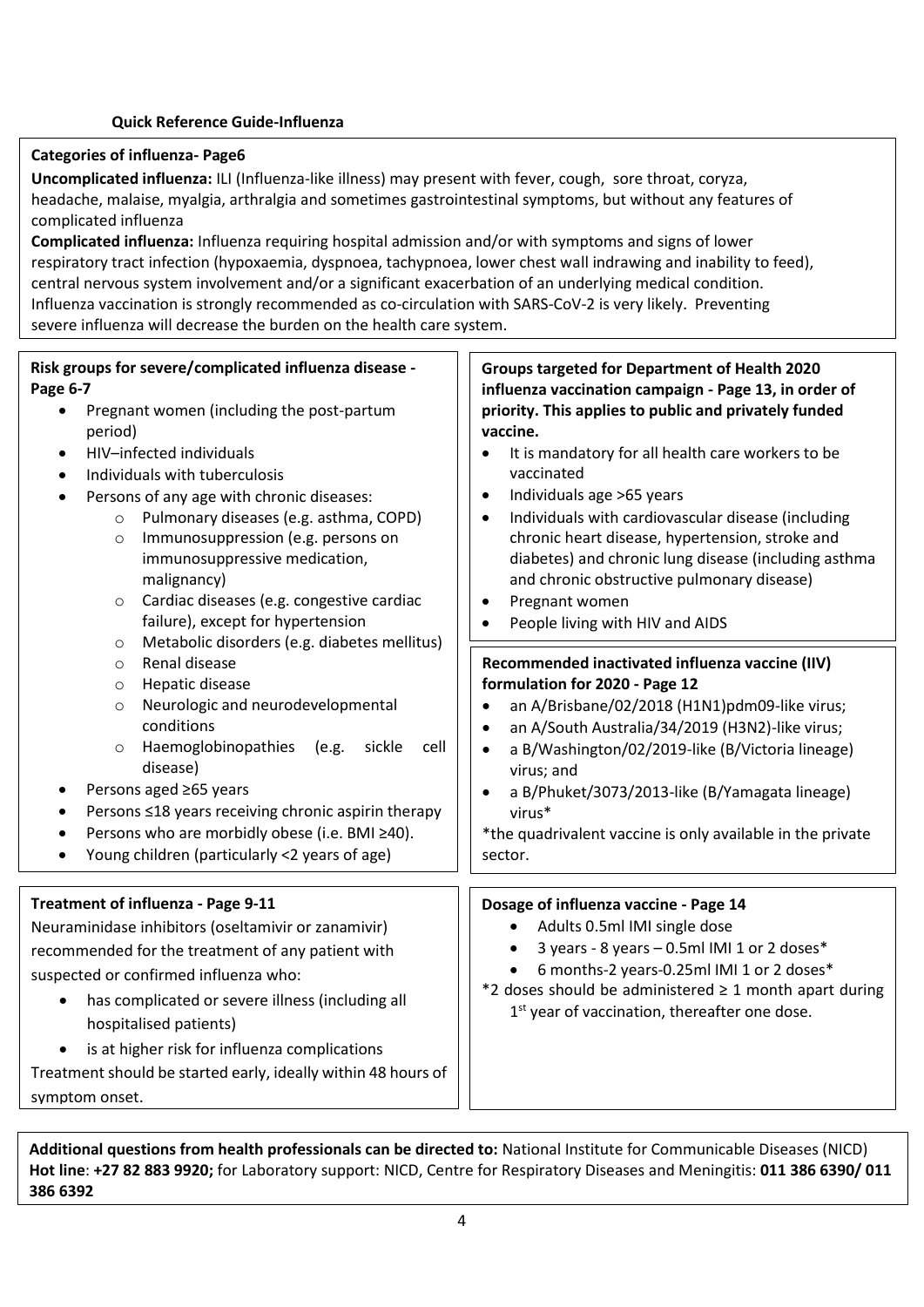#### **1. Introduction**

Influenza, commonly known as the "flu", is an acute infection of the respiratory tract caused by influenza viruses. There are three types of seasonal influenza viruses – A, B and C. Influenza A viruses are further categorized into subtypes. The 2009 pandemic influenza A(H1N1) virus (hereafter referred to as influenza A(H1N1)pdm09) which appeared for the first time in 2009 causing a global influenza pandemic, is now a seasonal influenza virus that co-circulates with other seasonal viruses (namely influenza A(H3N2) and influenza B viruses). Influenza viruses are genetically dynamic and evolve in unpredictable ways. Influenza viruses are further classified into strains based upon antigenic properties. Humoral immunity to influenza viruses is generally thought to be strain-specific and acquired through infection or vaccination. Seasonal influenza epidemics can be caused by new virus strains that are antigenically distinct from previously circulating virus strains to which a population has immunity; this is known as antigenic drift. Uncommonly, a completely new strain of influenza will emerge to which there is little or no existing immunity, this is known as antigenic shift and such novel strains can give rise to influenza pandemics. The 2009 pandemic influenza A(H1N1) virus (hereafter referred to as influenza A(H1N1)pdm09) which appeared for the first time in 2009 causing a global influenza pandemic, is now a seasonal influenza virus that co-circulates with other seasonal viruses (namely influenza A(H3N2) and influenza B viruses).

#### **2. Epidemiology**

Influenza virus infections cause substantial annual morbidity and mortality worldwide including South Africa <sup>[1-4]</sup>. Annual influenza epidemics result in an estimated three to five million cases of severe illness, and about 290 000-650 000 deaths globally<sup>[4]</sup>. Influenza is an important cause of pneumonia or lower respiratory tract infection (LRTI) and approximately 8-10% of all patients with pneumonia test positive for influenza<sup>[5]</sup>.

The burden of influenza in sub-Saharan Africa (and specifically in South Africa) is substantial, with some studies suggesting elevated influenza-associated mortality rates compared to other regions [6, <sup>7]</sup>. During the influenza season (usually between May and September) in South African hospitals, approximately 14% of inpatients with lower respiratory tract infection and 25% of patients with influenza-like illness will test polymerase chain reaction (PCR) positive for influenza. In South Africa, it is estimated that approximately 11 800 seasonal influenza-associated deaths occur annually<sup>[8]</sup>. In addition an estimated 47 000 episodes of influenza-associated severe acute respiratory illness occur annually of which 22 481 result in hospitalization <sup>[9]</sup>. Approximately 5% of these deaths are in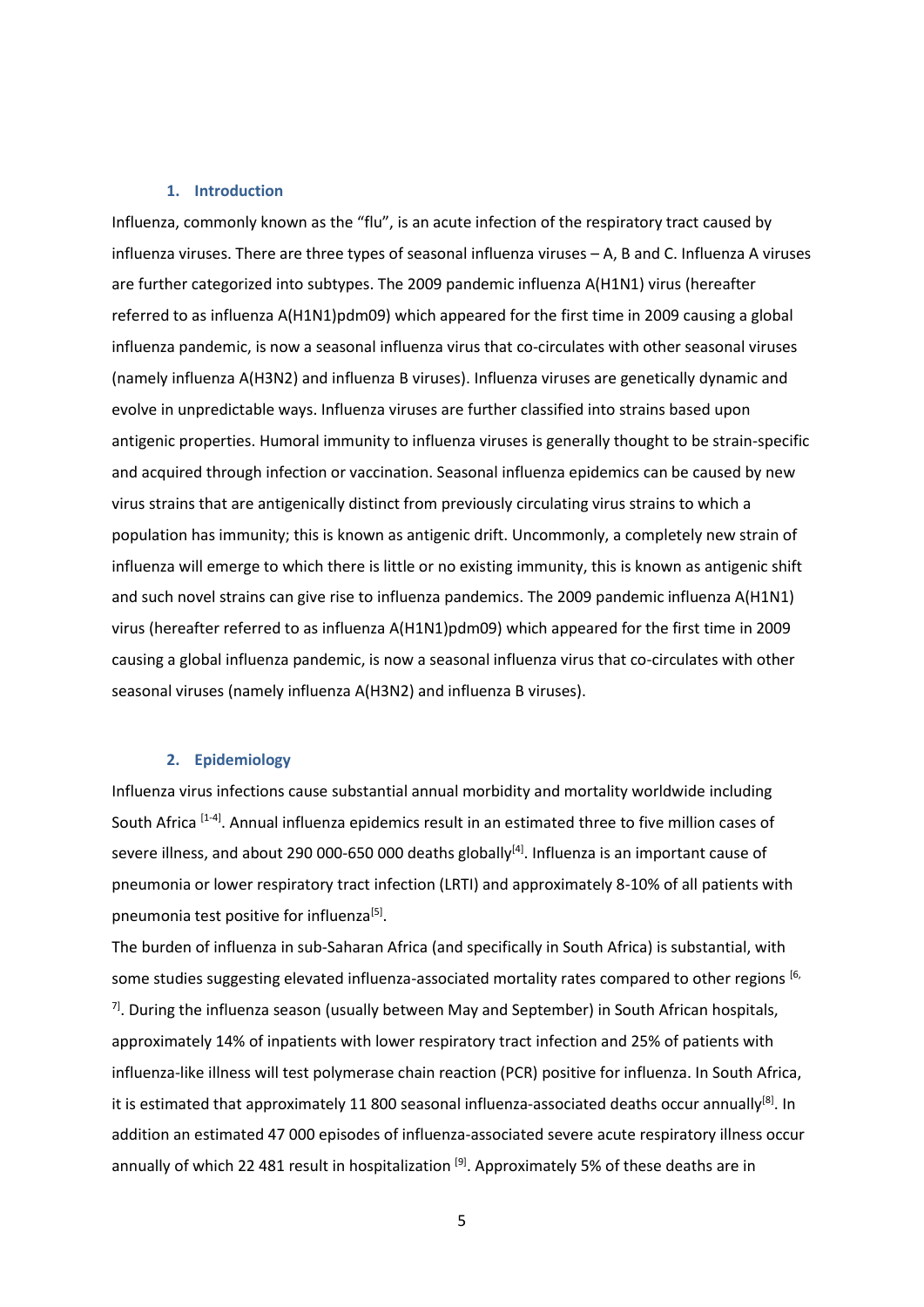children aged <5 years. Among individuals aged ≥5 years, an estimated 50% of influenza-associated deaths are in the elderly and approximately 30% are in HIV-infected individuals [10]. Pregnant women also constitute an important risk group for influenza-associated mortality. Among an estimated 646 - 1 428 seasonal influenza-associated deaths in women of childbearing age in South Africa in recent years, the majority (~90%) occurred in HIV-infected individuals and the influenza-associated mortality was three-fold higher (Relative risk(RR) 2.8, 95% confidence interval (CI)  $1.7 - 3.9$ ) in pregnant compared with non-pregnant women. [11]

The highest rates of influenza-associated hospitalisation are in those aged ≥65 years, HIV-infected individuals and children <5 years (in particular children < 1 year). <sup>[1, 9, 10, 12, 13]</sup>. Recent data from South Africa showed that extremes of age (<6 months [adjusted odds ratio (aOR), 37.6], 6–11 months [aOR, 31.9], 12-23 months [aOR, 22.1], 24–59 months [aOR, 7.1], and ≥65 years [aOR, 40.7] compared to those aged 5-24 years), underlying medical conditions (aOR, 4.5), HIV infection (aOR,4.3) and history of working in mine (aOR, 13.8) were significantly associated with increased risk of influenza associated hospitalization <sup>[14]</sup>. Influenza infection may trigger exacerbations of diabetes, pulmonary (e.g. asthma) or cardiovascular disease. For this reason, people with underlying chronic medical conditions are at high risk of influenza complications, often resulting in hospitalisation and even death. Surveillance data from South Africa showed that having underlying illnesses (other than HIV) was a risk for influenza-associated mortality (odds ratio (OR) 2.9, 95% CI 1.2 - 7.3) <sup>[1]</sup>. Individuals with tuberculosis may also be at increased risk of influenza-associated death <sup>[15, 16]</sup>. The burden of hospitalisations and deaths due to influenza can vary substantially from year to year depending on the transmission and virulence characteristics of the circulating strain(s). In tropical areas, influenza occurs throughout the year. In temperate areas, influenza is highly

seasonal and typically occurs during winter months like in South Africa.

#### **3. Microbiology, pathology and pathogenesis**

Human influenza viruses are single-strand RNA viruses that belong to the Orthomyxoviridae family, consisting of the genera influenza A, B, and C viruses. Only influenza A and B viruses cause epidemics in humans. Based on their main antigenic determinants, the haemagglutinin (H or HA) and neuraminidase (N or NA) transmembrane glycoproteins, influenza A viruses are further subdivided into 18 H (H1–H18) and 11 N (N1–N11) subtypes, but only 3 hemagglutinin subtypes (H1, H2 and H3) and two neuraminidase subtypes (N1 and N2) have circulated stably in the human population and are responsible for annual epidemics.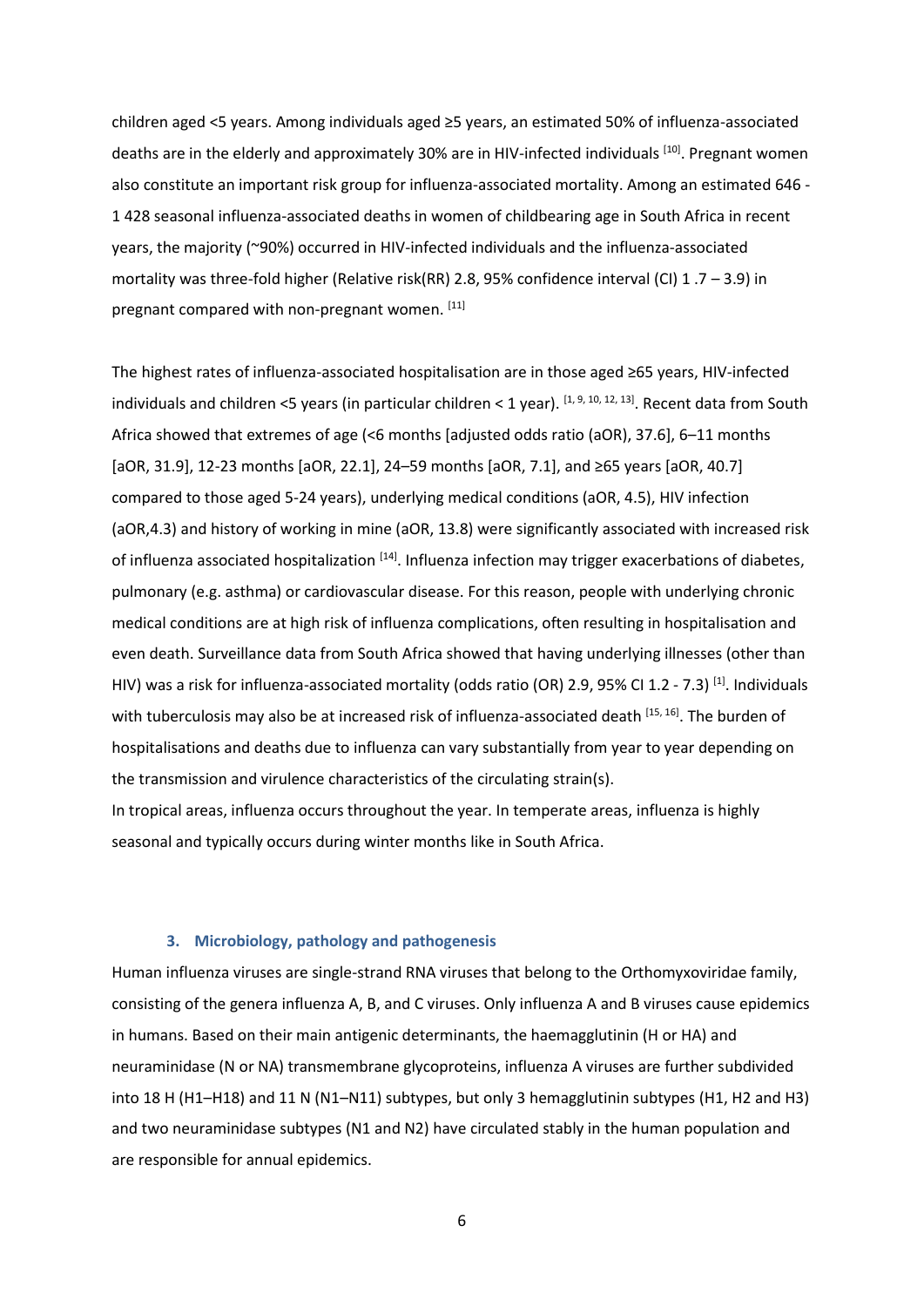HA and NA are critical for virulence, and are major targets for the neutralizing antibodies of acquired immunity to influenza. The 2009 pandemic influenza A(H1N1) virus (hereafter referred to as influenza A(H1N1)pdm09) which appeared for the first time in 2009 causing a global influenza pandemic, is now a seasonal influenza virus that co-circulates with other seasonal viruses (namely influenza A(H3N2) and influenza B viruses).

#### **4. Transmission**

Influenza viruses are spread from person-to-person. They can be transmitted by exposure to infectious droplets expelled by coughing or sneezing that are then inhaled, or can contaminate hands or other surfaces. The typical incubation period for influenza is 1-4 days (average 2 days). Most persons ill with influenza shed virus (i.e. may be infectious) from a few days before symptoms begin through 5-7 days after illness onset. However, very young children can be infectious for >10 days after illness onset; adults with severe disease (e.g. viral pneumonia) may also shed virus for >10 days, and severely immunocompromised persons can shed virus for even longer <sup>[17]</sup>. Children have the highest rates of seasonal influenza infection and illness in this group can amplify viral transmission in the community.

#### **5. Clinical presentation and risk factors for influenza**

Infection with influenza viruses can give rise to a wide range of clinical presentations, ranging from asymptomatic infection to severe illness and death depending on the characteristics of both the virus and the infected person. In the majority of people, influenza is an uncomplicated illness that is characterised by sudden onset of constitutional and respiratory symptoms such as fever, myalgia, cough, sore throat, rhinitis and headache. Uncomplicated influenza illness resolves after 3-7 days although cough and malaise can persist for >2 weeks. Influenza may be associated with more severe complications including: influenza-associated pneumonia/ LRTI, secondary bacterial or viral infection (including pneumonia, sinusitis and otitis media), multi-organ failure, and exacerbations of underlying illnesses (e.g. pulmonary and cardiac illness). Rare complications include encephalopathy, myocarditis, transverse myelitis, pericarditis and Reye syndrome. For purposes of clinical management, influenza disease can be categorised as follows [18]:

- **Uncomplicated influenza:** ILI (Influenza-like illness) may present with fever, cough, sore throat, coryza, headache, malaise, myalgia, arthralgia and sometimes gastrointestinal symptoms, but without any features of complicated influenza.
- **Complicated/severe influenza:** Influenza requiring hospital admission and/or with symptoms and signs of lower respiratory tract infection (hypoxaemia, dyspnoea,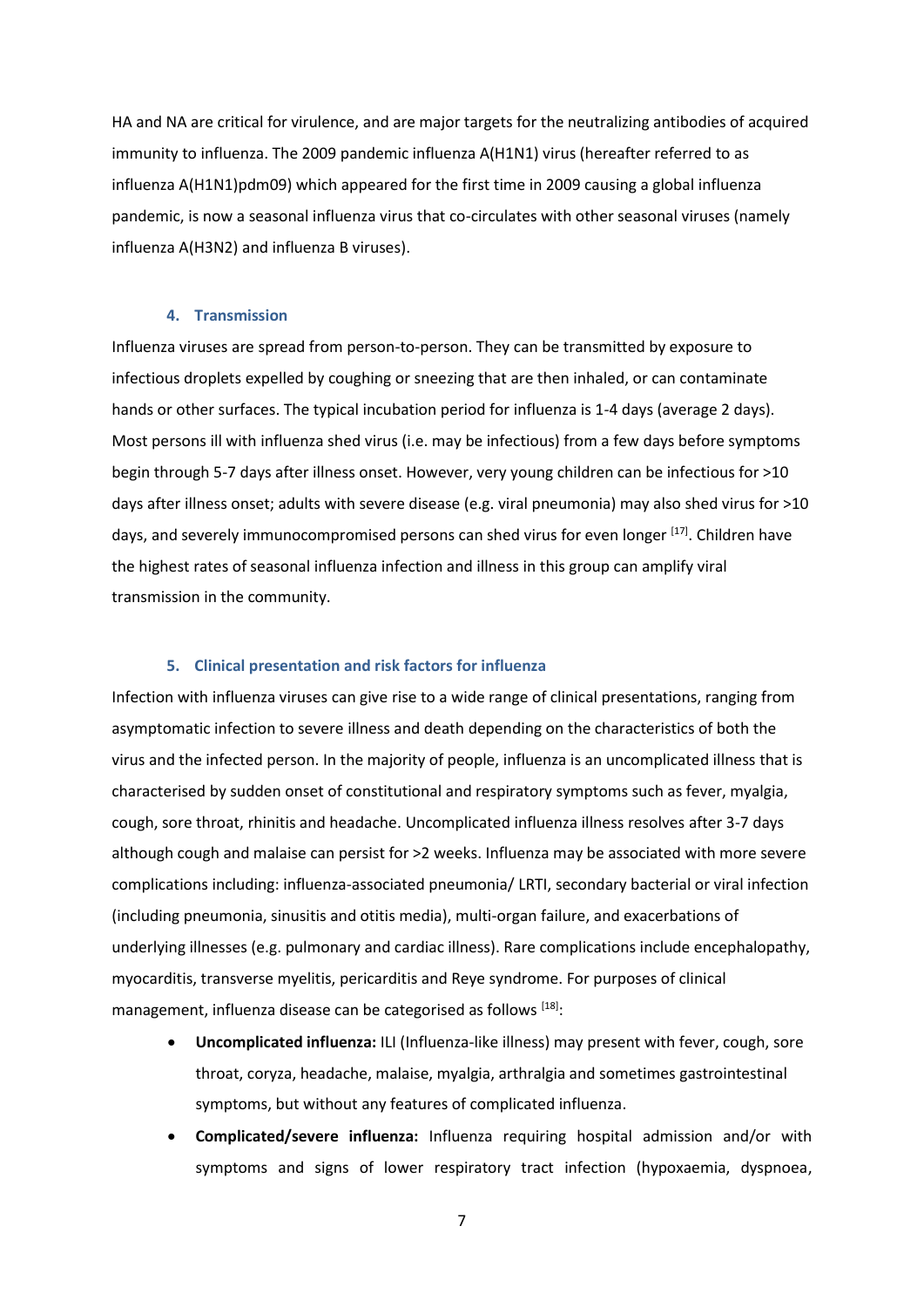taccypnoea, lower chest wall indrawing and inability to feed), central nervous system involvement and/or a significant exacerbation of an underlying medical condition.

#### **5.1 Risk factors for complicated/severe influenza**

Certain groups of patients are at higher risk of developing severe or complicated disease following influenza virus infection. However, influenza virus infection can result in severe/complicated illness in previously healthy individuals. Similar to other studies showing increased risk of severe influenzaassociated illness in certain individuals,  $[1, 2, 6, 10, 11, 15, 16, 19, 20]$  a recent study from South Africa has found that younger and older age (< 5 years, in particular children < 1 year, and  $\geq 65$  years) and the presence of chronic underlying medical conditions, HIV infection and pregnancy were associated with increased risk of influenza associated-hospitalization<sup>[14]</sup>. In addition HIV-infected individuals with severe immunosuppression compared to those with mild immunosuppression had three times increased odds of influenza associated hospitalization [14].

#### **Risk groups for severe/complicated influenza disease include:**

- Pregnant women (including the post-partum period)
- $\bullet$  HIV-infected individuals<sup>[14, 21]</sup>
- $\bullet$  Individuals with tuberculosis<sup>[15, 16, 22]</sup>
- Persons of any age with chronic disease, including:
	- o Pulmonary diseases (e.g. asthma, COPD)<sup>[23]</sup>
	- $\circ$  Immunosuppression (e.g. persons on immunosuppressive medication, malignancy)
	- $\circ$  Cardiac diseases (e.g. congestive cardiac failure), except for hypertension<sup>[23]</sup>
	- o Metabolic disorders (e.g. diabetes mellitus)<sup>[24]</sup>
	- o Renal disease
	- o Hepatic disease
	- $\circ$  Certain neurologic and neurodevelopmental conditions, including: disorders of the brain, spinal cord, peripheral nerve, and muscle such as cerebral palsy, epilepsy (seizure disorders), stroke, mental retardation, moderate to severe developmental delay, muscular dystrophy, or spinal cord injury.
	- o Haemoglobinopathies (e.g. sickle cell disease)
- Persons aged ≥65 years
- Persons ≤18 years receiving chronic aspirin therapy
- Persons who are morbidly obese (i.e. BMI  $\geq 40$ )<sup>[25]</sup>
- Young children (particularly <2 years of age)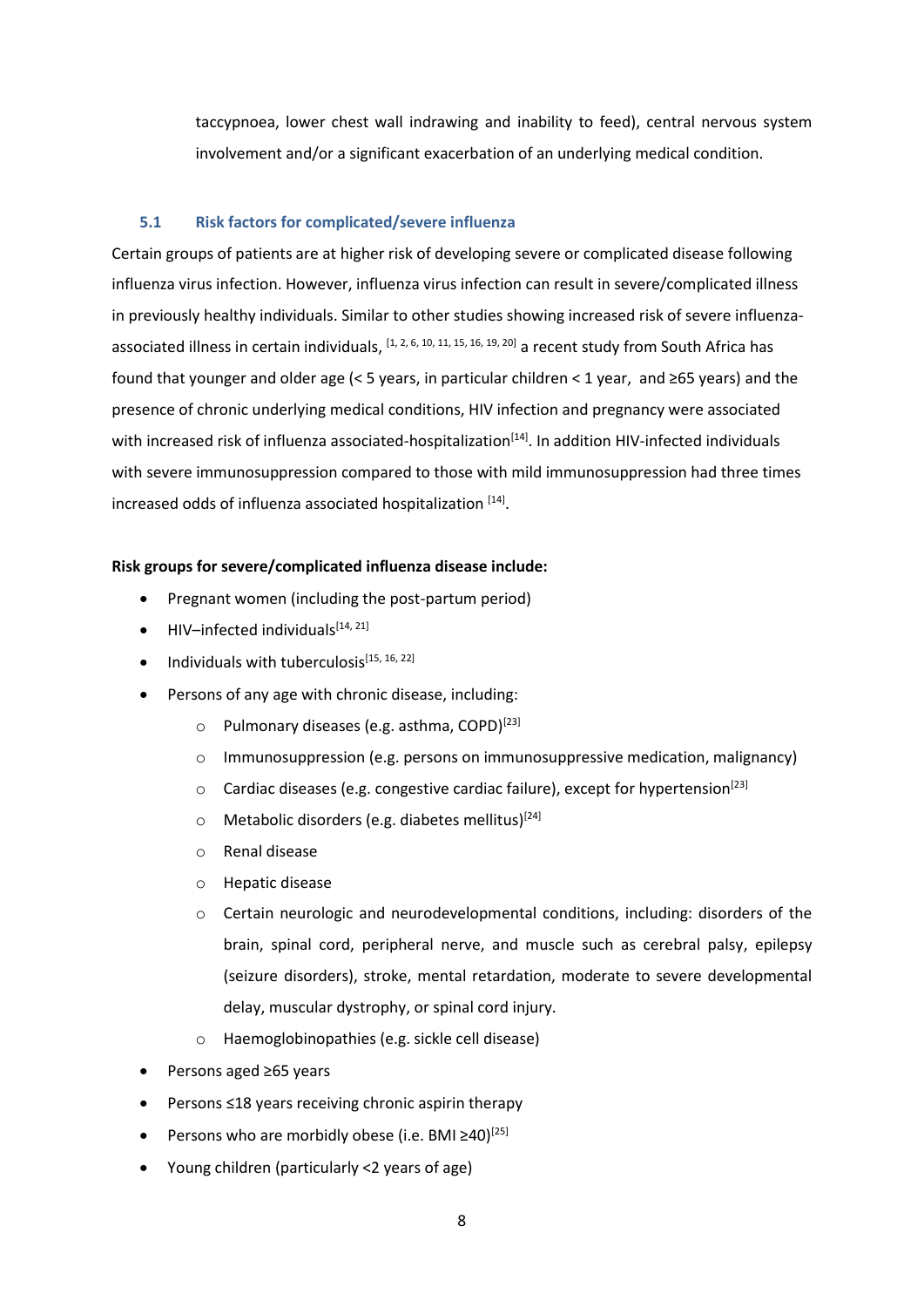### **6. Laboratory Diagnosis**

Laboratory testing of uncomplicated illness (patients who fit the ILI case definition) is **NOT** routinely recommended, as it provides no advantage in the management of individual patients. Testing can be considered for the following patients:

- Patients who meet the criteria for complicated or severe influenza, where a laboratory diagnosis will assist in patient management.
- Clusters of cases where a diagnosis of the cause of the outbreak is needed (e.g. within institutions such as healthcare facilities, nursing homes). First 2-3 cases to be tested, thereafter testing not required.

**Important note**: **Initial treatment decisions should be based on clinical presentation and should NOT be delayed pending laboratory confirmation of influenza.**

These recommendations for laboratory testing do not apply to surveillance activities (e.g. Viral Watch, pneumonia surveillance programme), and testing should continue as guided by those individual surveillance programmes.

## **6.1 Laboratory testing for influenza**

The NICD no longer offers routine diagnostic testing, including for influenza, outside of established surveillance programmes at specific sites. Diagnostic capacity to test for influenza viruses has now been established in various National Health Laboratory services (NHLS) - and private-sector laboratories throughout the country. Under special circumstances (e.g outbreak investigation), NICD will provide support for testing. Requests for testing at NICD should be discussed with the doctor on call, through the **NICD Hotline – 082 883 9920** before samples are collected.

In line with WHO recommendations, molecular diagnostics (real-time multiplex PCR for influenza A and B virus or Gene expert for influenza A and B virus) are currently the method of choice for influenza virus detection. While specificity is high, the sensitivity of currently available rapid-pointof-care or immunofluorescence tests designed for direct detection of influenza A viruses is low (59%- 93%) and therefore they are not recommended for diagnostic purposes. A negative Rapid Influenza Diagnostic Test (RIDT) result does NOT exclude influenza and should not preclude starting empiric antiviral treatment where sound indications exist.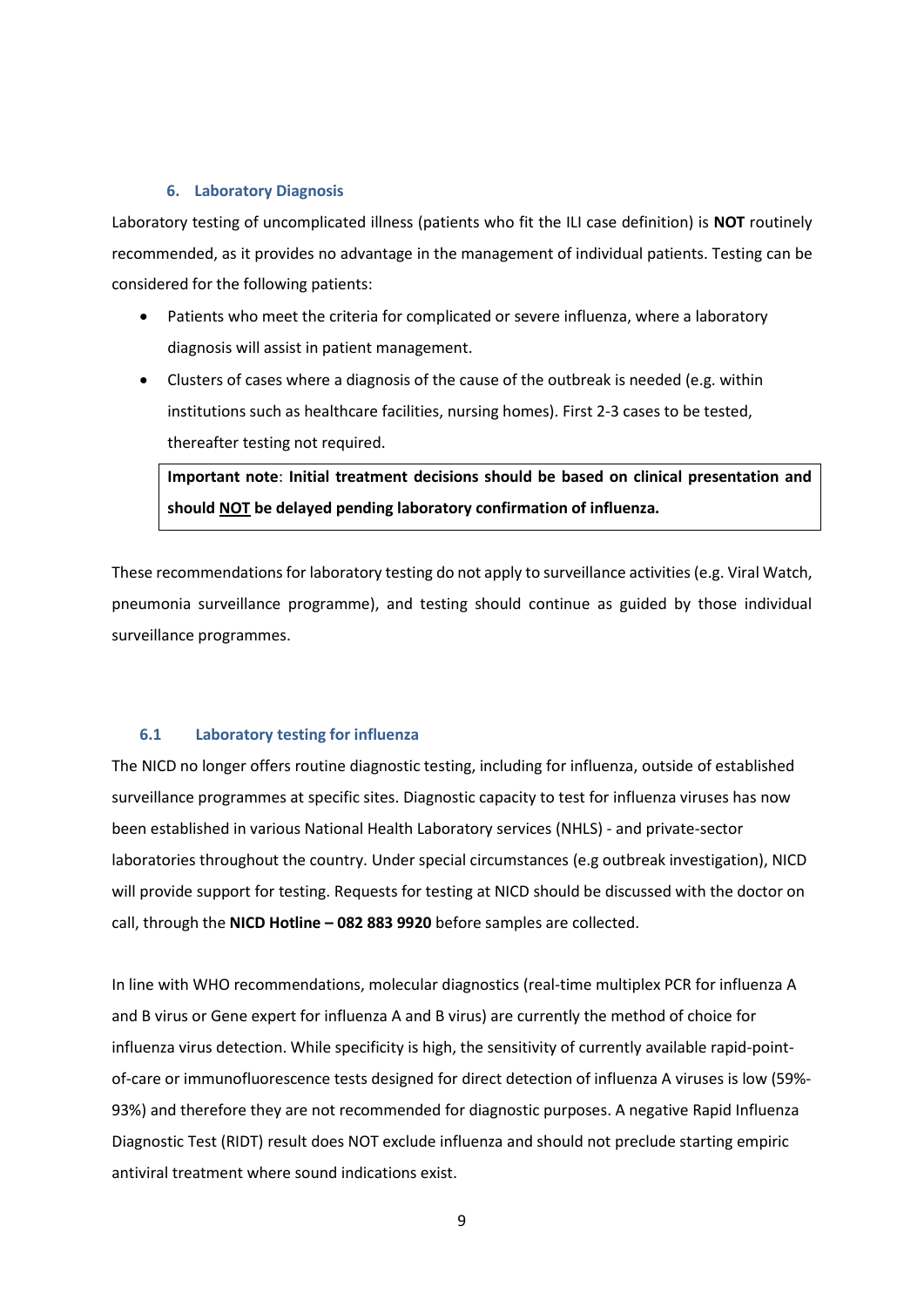#### **6.2 Specimen collection, storage and transportation**

Combined nasopharyngeal and oropharyngeal swabs in universal transport medium (UTM) are the preferred specimen for testing. Flocked swabs should be used to collect specimens as they provide a better yield on PCR<sup>[26]</sup>. Dacron or rayon swabs may be used if flocked swabs are not available. Cotton wool budded swabs are not recommended. Once collected, these samples should be transported on ice to the testing laboratory. The specimens must be refrigerated at 4°C if transport is expected to be delayed. If the specimen(s) cannot be shipped within 72 hours of collection, they should be kept frozen at -20°C. Avoid repeated freezing and thawing of specimens.

For specimens submitted to NICD, completed specimen request form (Appendix 1) with patient name, health facility (where appropriate), healthcare worker's name and contact numbers, laboratory name, contact person, telephone, fax number and email address for receipt of results, and clinical details should accompany the sample. Click link to access form: [http://www.nicd.ac.za/wp-content/uploads/2019/03/CRDM-specimen-submission-form-v1\\_28-Feb-](http://www.nicd.ac.za/wp-content/uploads/2019/03/CRDM-specimen-submission-form-v1_28-Feb-2019.pdf)

[2019.pdf](http://www.nicd.ac.za/wp-content/uploads/2019/03/CRDM-specimen-submission-form-v1_28-Feb-2019.pdf)

#### **6.2.1 Additional considerations for sample collection**

- Specimens for virus isolation or for detection of viral nucleic acids or antigens should preferably be collected within three days of onset of symptoms, but may be taken up to a week after onset or even later in children, severely ill or immunocompromised patients
- Specimens should preferably be taken prior to commencement of antiviral therapy but can still be taken a few days after initiation, especially in patients who are deteriorating on antiviral treatment. In these cases antiviral resistant infection should be considered and testing for oseltamivir resistant virus may be considered.
- In addition to swabs from the upper respiratory tract, invasive procedures such as bronchoalveolar lavage/ bronchial aspirate or lung biopsy can be performed for the diagnosis of influenza where clinically indicated. Expectorated and induced sputum can also be tested.
- Results of all diagnostic tests for influenza are dependent upon several factors (including specimen type and quality of specimen collection, timing of collection, storage and transport conditions), such that false-negative results may be obtained. When clinical suspicion is high, clinicians can consider repeat/serial testing. Lower respiratory tract specimens may yield the diagnosis when testing of upper respiratory tract specimens is negative. Multiple respiratory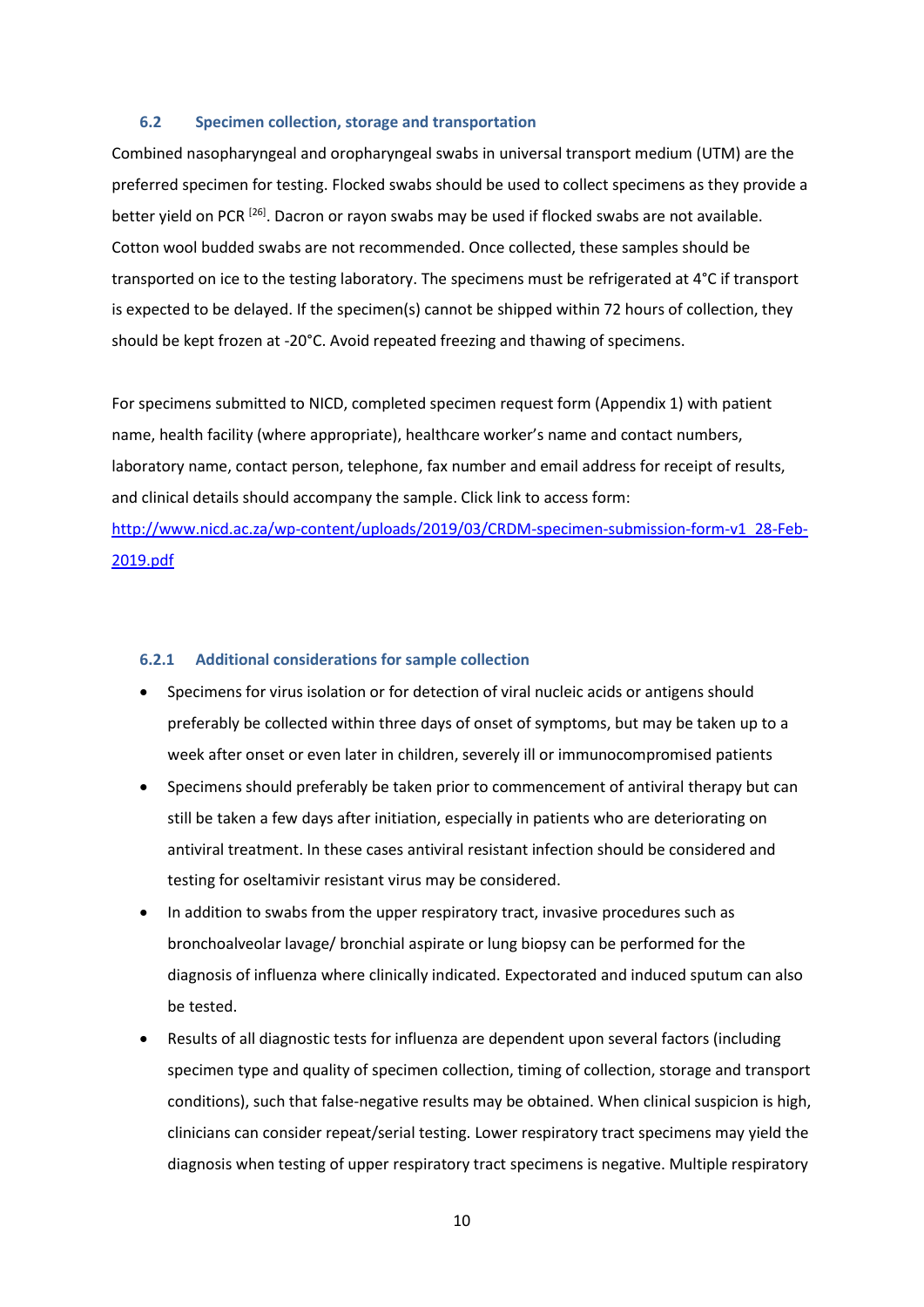tract specimens collected on different days can be tested if influenza infection is strongly suspected.

## **6.2.2 Procedure for sample collection**

A nasopharyngeal specimen (nasopharyngeal swab or aspirate) should be collected. In small children it may be easier and less traumatic to collect an aspirate but both specimen types are acceptable and have similar diagnostic yield<sup>[27]</sup>.

## **Nasopharyngeal swabs (NPS)**

- Carefully label the vial of UTM with patient identification information and date of specimen collection
- Gently insert the flocked swab through one nostril beyond the anterior nares along the floor of the nasal cavity, until the pharyngeal wall is reached (swab to reach depth equal to distance from nostril to outer opening of ear)
- Do not use more than minimal force if any obstruction is encountered
- Rotate the swab three times against the nasopharyngeal wall and then withdraw the swab slowly
- Place the swab into UTM without touching it, snap off the tip at the marked break point
- Secure the cap
- Transport the labelled swab to the laboratory

## **Nasopharyngeal aspirates (NPA)**

- Fill 5ml syringe with saline; attach catheter tubing to syringe tip
- Slowly insert the catheter into one nostril until the pharyngeal wall is reached
- Quickly inject saline into nostril and then aspirate the recoverable nasopharyngeal specimen
- Withdraw the catheter under suction, being careful not to touch the tip
- Inject the aspirated fluid into labelled UTM and transport to the laboratory

## **6.2.3 Transport of samples to NICD**

For samples that are going to be tested at NICD (see section 6.1 and section 10), specimens should be transported within 24 hours to the Centre for Respiratory Diseases and Meningitis (CRDM) Virology Laboratory, National Institute for Communicable Diseases (NICD), 1 Modderfontein Road,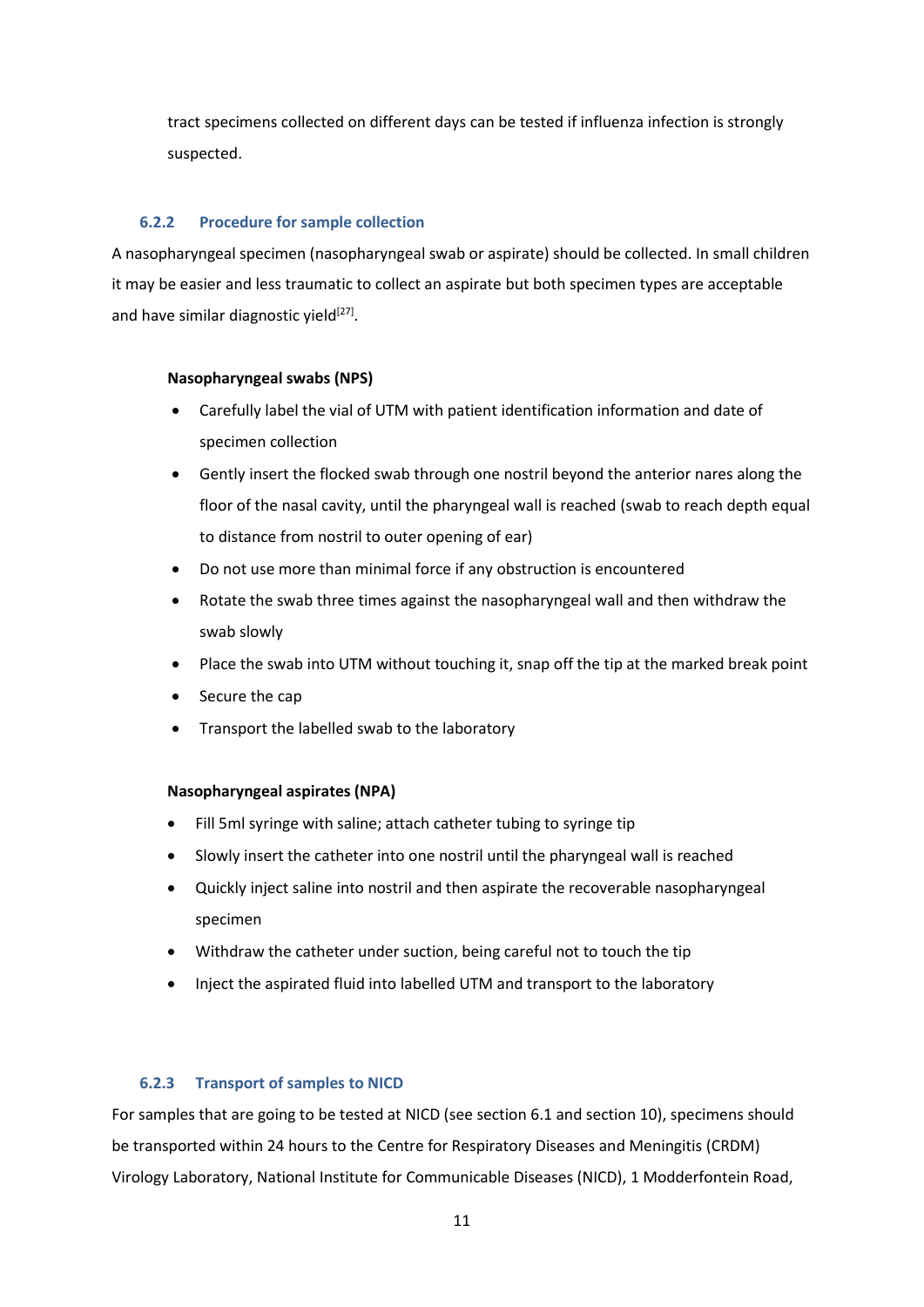Sandringham, 2131. Please complete specimen submission form: [http://www.nicd.ac.za/wp](http://www.nicd.ac.za/wp-content/uploads/2019/03/CRDM-specimen-submission-form-v1_28-Feb-2019.pdf)[content/uploads/2019/03/CRDM-specimen-submission-form-v1\\_28-Feb-2019.pdf](http://www.nicd.ac.za/wp-content/uploads/2019/03/CRDM-specimen-submission-form-v1_28-Feb-2019.pdf)

#### **7. Clinical management and considerations for treatment of influenza**

Influenza is detectable in approximately 7% of children aged < 5yrs hospitalised with pneumonia and 9% of individuals aged ≥5 years hospitalized with pneumonia in South Africa. <sup>[28, 29]</sup>. During the influenza season this increases to approximately 20-40% of all people hospitalised for pneumonia. For this reason, influenza must be considered as an important potential cause of community acquired pneumonia (CAP) in all patients during the influenza season and consideration must be given to including oseltamivir as part of empiric treatment where indicated (see section 5.1) and available. Note that because influenza vaccination is not 100% effective, a history of influenza vaccination does not exclude the possibility of influenza infection in patients with compatible clinical features.

#### **7.1 Antiviral therapy**

Antiviral medications with activity against influenza are an adjunct to influenza vaccine in the control of influenza. Few patients with influenza require treatment and initiation of treatment should be based on clinical judgment taking into consideration the patient's disease severity and progression, age, underlying medical conditions, likelihood of progressing to severe influenza, and time since onset of symptoms. When indicated, antiviral treatment should be started as early as possible, ideally within 48 hours of symptom onset, and should not be delayed while awaiting laboratory confirmation. However, antiviral treatment might still be beneficial in patients with severe, complicated or progressive illness, and in hospitalized patients when started more than 48 hours after illness onset. Antiviral therapy is recommended as early as possible for any patient with confirmed or suspected influenza who

- has complicated or severe illness (including all hospitalised patients), or
- has higher risk for influenza complications (see section 5.1).

Antiviral treatment is not indicated for treatment of influenza in persons who do not fall in the risk groups for severe influenza-associated disease and who present with uncomplicated influenza.

Prospective, randomised, controlled clinical trials (RCTs) show that treatment with oseltamivir for uncomplicated influenza illness can reduce the duration of symptoms by approximately 1 day when given within 48 hours of onset of illness  $[30-32]$ . Because of the large sample sizes required, there have not been RCTs conducted specifically to evaluate the effect of oseltamivir against severe outcomes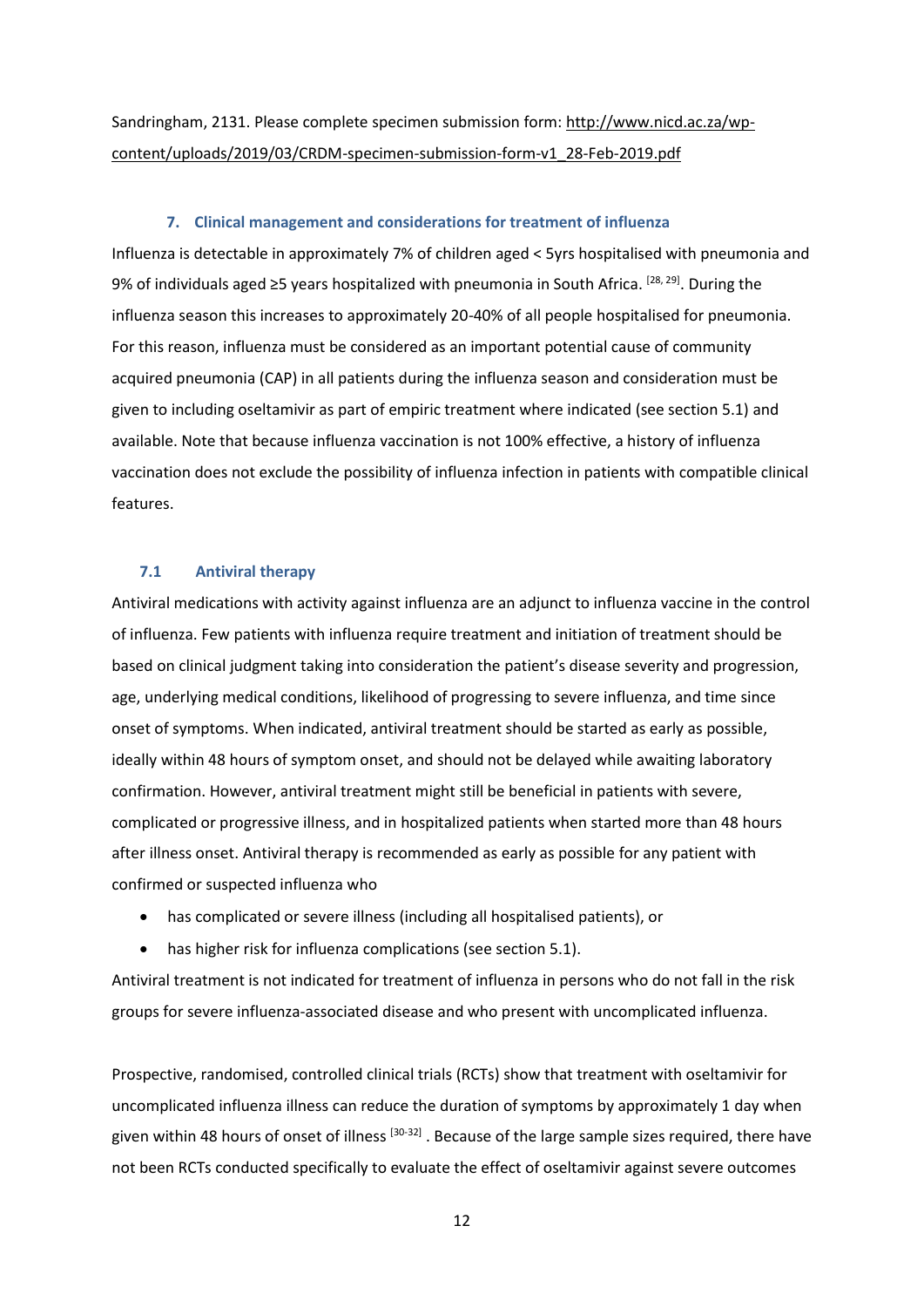such as hospitalisation or death. Observational data suggest a benefit of oseltamivir treatment against severe outcomes, although these may be subject to several limitations. A meta-analysis of individual patient data reported lower risk of mortality in patients treated with neuraminidase inhibitors compared to those not treated.<sup>[33]</sup> A meta-analysis showed a risk reduction in lower respiratory tract complications and in hospital stay in the group that received oseltamivir<sup>[34]</sup>. For this reason the South African guidelines continue to recommend the use of neuraminidase inhibitors for the treatment of hospitalised patients with confirmed or suspected influenza who have complicated or severe influenza or are at higher risk for influenza complications (see section 5.1).

#### **7.1.1 Antiviral medication recommended for treatment**

Oral oseltamivir (Tamiflu®) and inhaled zanamivir (Relenza®) (limited availability in South Africa) are chemically related antiviral medications that act as neuraminidase inhibitors and have activity against both influenza A and B. These two medications are recommended for use during the 2020 influenza season. Adamantanes (amantadine and rimantadine) are not recommended for use due to high levels of resistance. The standard adult dose and duration of oseltamivir treatment is 75mg twice daily orally for 5 days. Doses for treatment are summarised in Table 1<sup>[35]</sup>.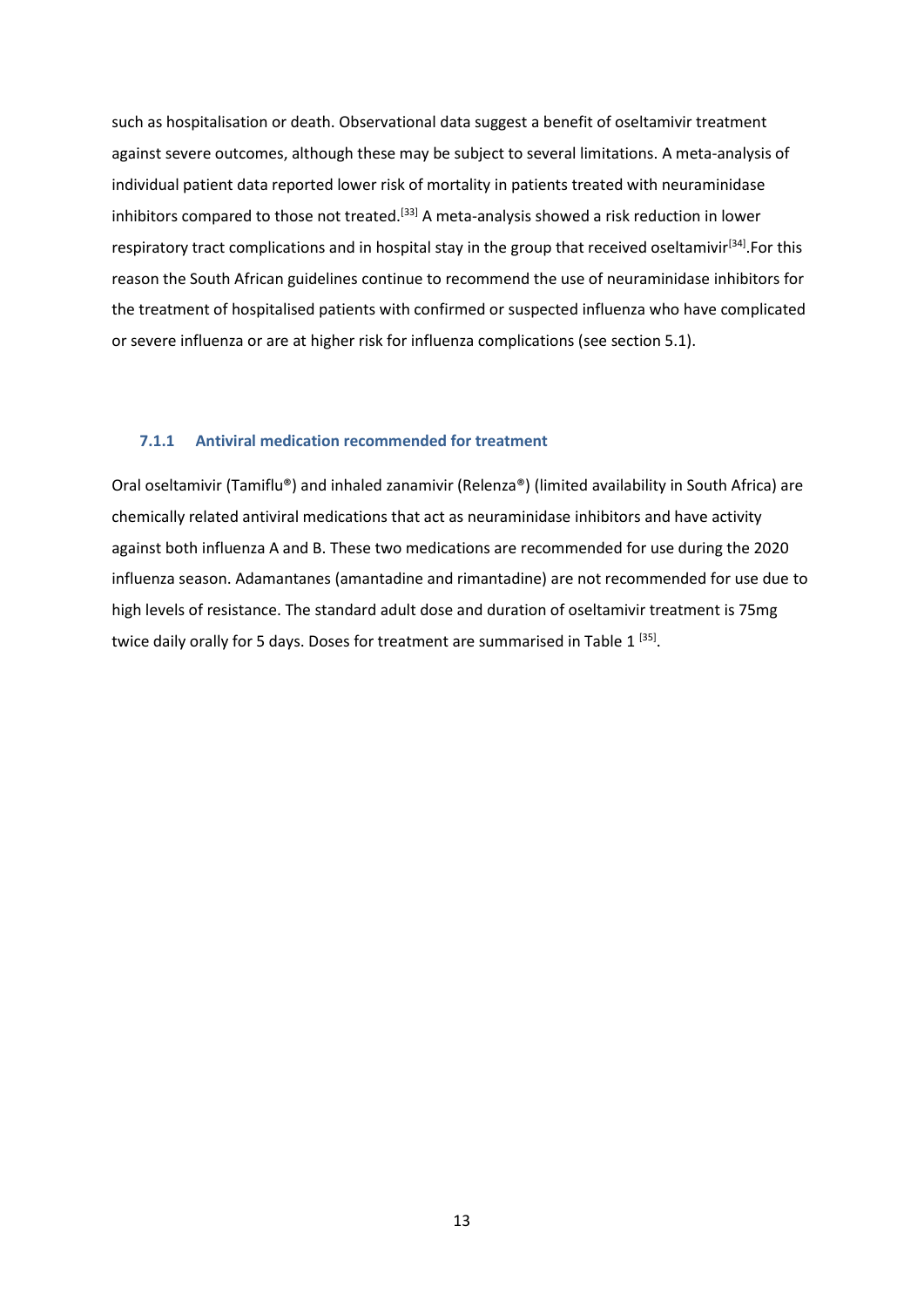| <b>Antiviral Agent</b> | Children                                                                                                                                                                                                                                                                                                                                                                                                                                                                                                                                                                             | <b>Adults</b>                                          |
|------------------------|--------------------------------------------------------------------------------------------------------------------------------------------------------------------------------------------------------------------------------------------------------------------------------------------------------------------------------------------------------------------------------------------------------------------------------------------------------------------------------------------------------------------------------------------------------------------------------------|--------------------------------------------------------|
| Oseltamivir (Tamiflu®) | Neonates*<br><38 weeks postmenstrual age (premature babies):<br>1mg/kg twice a day for 5 days<br>38-40 weeks postmenstrual age (term babies): 1.5<br>mg/kg twice a day for 5 days<br><b>Neonates and infants (1 day</b> <sup><math>+</math></sup> -12 months)<br>3mg/kg twice a day for 5 days<br>If $\geq 1$ year, dose varies by child's weight<br>$\leq$ 15 kg, the dose is 30 mg twice a day for 5 days<br>>15 to 23 kg, the dose is 45 mg twice a day for 5 days<br>> 23 to 40 kg, the dose is 60 mg twice a day for 5 days<br>>40 kg, the dose is 75 mg twice a day for 5 days | 75 mg twice daily for 5 days                           |
| Zanamivir (Relenza®)   | 10 mg (2 x 5mg inhalations) twice daily (FDA approved<br>and recommended for use in children 7 yrs or older)                                                                                                                                                                                                                                                                                                                                                                                                                                                                         | 10 mg (2 x 5-mg inhalations)<br>twice daily for 5 days |

## **Table 1: Recommended Dosage and Duration of Influenza Antiviral Medications for Treatment**

Sources: Centers for Disease Control and Prevention. Antiviral agents for the treatment and chemoprophylaxis of influenza: recommendations of the Advisory Committee on Immunization Practices (ACIP).

\*Current weight-based dosing recommendations are not appropriate for premature infants. Premature infants might have slower clearance of oral oseltamivir because of immature renal function, and doses recommended for full-term infants might lead to very high drug concentrations in this age group. Limited data from the National Institute of Allergy and Infectious Diseases Collaborative Antiviral Study Group provide the basis for dosing preterm infants using their postmenstrual age (gestational age + chronological age). †US Food and Drug Administration approves >14 days old; however, experts agree should be used from 1 day <sup>[36]</sup>.

## **Considerations for treatment with inhaled zanamivir**

- Treatment with inhaled zanamivir is indicated in patients where oseltamivir-resistant influenza is demonstrated or strongly suspected.
- Zanamivir is only recommended for use in persons aged ≥7 years.
- Zanamivir contains lactose (powder for inhalation) and must NOT be administered by a nebuliser. It may also interfere with ventilator functioning in ventilated patients.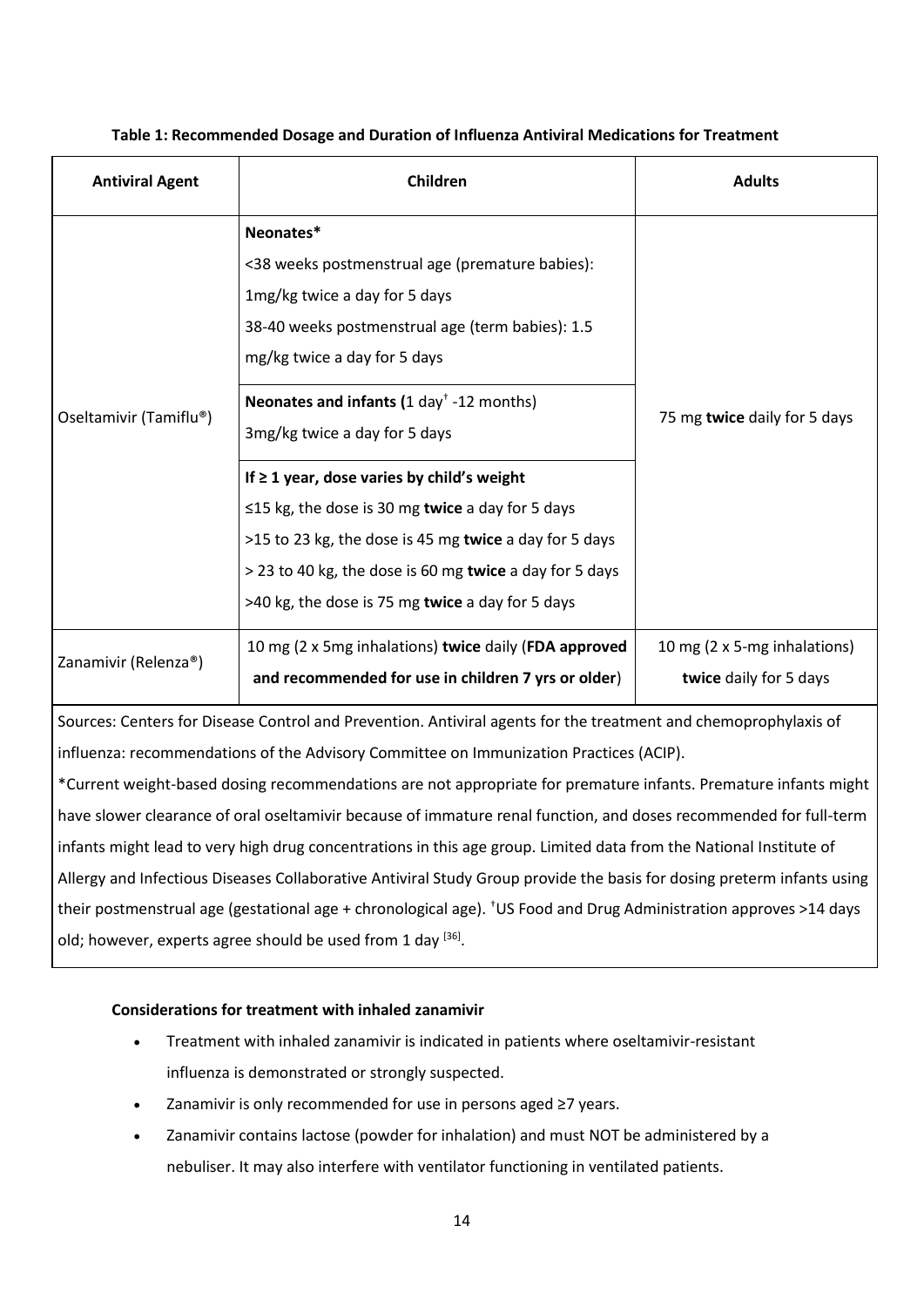Other issues regarding critical care management of patients with influenza are beyond the scope of this document. A comprehensive review appears in the journal *Critical Care Medicine* 2010 Vol. 38, No. 4(Suppl.) pp e1-e142: H1N1 Novel Influenza: Pandemic Issues for Critical Care Practitioners. Free access is available online at:<http://journals.lww.com/ccmjournal/toc/2010/04001>

#### **7.2 Other interventions for management**

**Antibiotic treatment**: Antibiotics do not have a specific effect against the influenza virus but in cases of pneumonia, early empiric treatment for community acquired pneumonia is advised because of the high risk of secondary bacterial infection. Since there is increased risk of secondary infection with *S. pneumoniae, Staphylococcus aureus* and *Streptococcus pyogenes* co-amoxiclav is a suitable empiric antibiotic.

**Oxygen therapy**: Monitor oxygen saturation and maintain SaO2 >90% (92-95% for pregnant women) with nasal cannulae or face mask. High flow oxygen may be required in severe cases.

#### **8. Prevention of influenza**

Influenza vaccination is the most effective method for prevention and control of influenza infection available currently. In general, influenza vaccines are most effective among children ≥ 2 years and healthy adults. A meta-analysis including data from years when there was a mismatch between vaccine and circulating strains estimated a pooled vaccine efficacy (VE) of 59% (95% CI: 51-67) in healthy adults.<sup>[37]</sup> Previous studies from South Africa have reported influenza VE estimates from2005 to 2015 which ranged between 46% and 87% when there was a good match and ranged between - 14% and 38% when the circulating A(H3N2) strain showed marked genetic drift [38, 39]. A randomised controlled trial conducted in South Africa has shown that when pregnant women received the influenza vaccine, their risk of developing influenza was halved, as was the risk to their infants in the first 24 weeks of life [40]. The vaccine has been shown not only to be efficacious for prevention of influenza in both mothers and their infants but also safe.<sup>[41-43]</sup>. Trivalent influenza vaccine has been shown to provide protection in HIV-infected adults without severe immunosuppression [44]. Data are unclear as to the effectiveness in HIV-infected children aged <5 years [45]. In certain groups, including the elderly, immunocompromised individuals and infants, influenza vaccine is less effective; however, it may reduce the incidence of severe disease, e.g. bronchopneumonia, hospital admission and mortality.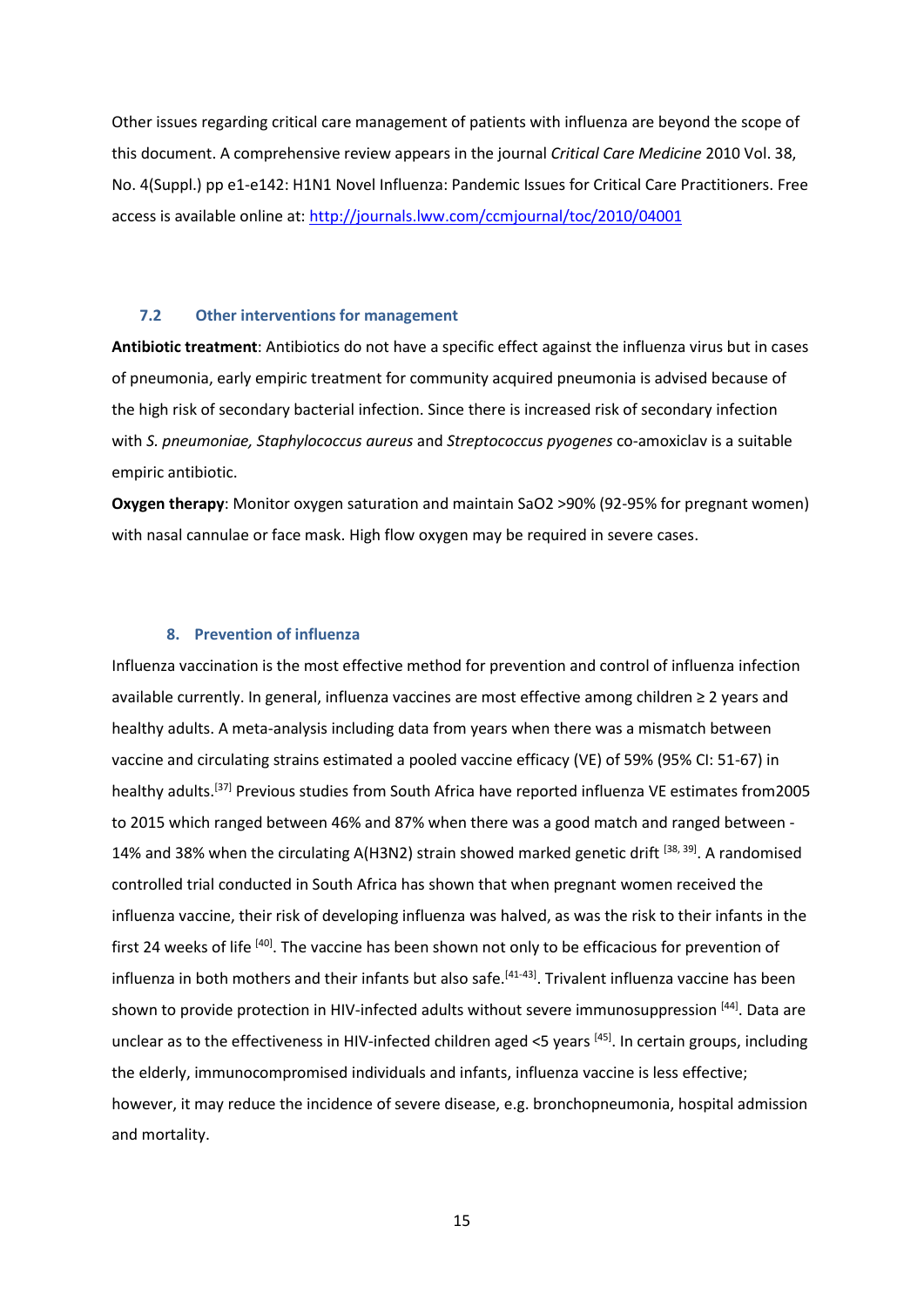#### **8.1 Influenza vaccination**

Because of the changing nature of influenza viruses, WHO monitors the epidemiology of influenza viruses throughout the world. Each year recommendations about strains to be included in the vaccine for the following influenza season are made. Separate recommendations are made for the Southern and Northern Hemisphere vaccines each year<sup>[46]</sup>. In the presence of the pandemic of SARS-CoV-2 we strongly recommend influenza vaccination this year. It is highly likely that co-circulation of viruses will occur. Above average coverage of influenza vaccination may assist with reducing the number of people requiring hospitalisation.

#### **8.1.1 Recommended influenza vaccine formulation for 2020**

The following strains have been recommended for the trivalent IIV 2020 Southern Hemisphere influenza season:

Egg- based tri/quadri-valent vaccines

- an A/Brisbane/02/2018 (H1N1)pdm09-like virus;
- an A/South Australia/34/2019 (H3N2)-like virus;
- a B/Washington/02/2019-like (B/Victoria lineage) virus; and
- a B/Phuket/3073/2013-like (B/Yamagata lineage) virus\*.

\*the quadrivalent formulation is only available in the private sector.

These recommendations include a change to the A(H3N2) and A(H1N1) component of egg-based vaccines and influenza B strains compared with the 2019 Southern hemisphere trivalent IIV. The trivalent IIV is available in both the public sector (at designated clinics and hospitals) and the private sector (at pharmacies, certain healthcare facilities, etc.), the quadrivalent IIV is available in the private sector only, generally from March or April.

#### **8.1.2 Quadrivalent influenza vaccine**

2020 is the first year in which quadrivalent IIV is available in the private sector in South Africa. Quadrivalent IIV differs from trivalent IIV in that it provides active immunisation against four influenza virus strains (two A subtypes and two B lineages) compared to trivalent IIV which contains two A subtypes (influenza A(H1N1) and influenza A(H3N2) and a single B lineage (either B Victoria or Yamagata lineage). As influenza B is relatively more common in children than older age groups, the main clinical advantage of quadrivalent vaccines is in childhood.<sup>[47, 48]</sup> Some studies have suggested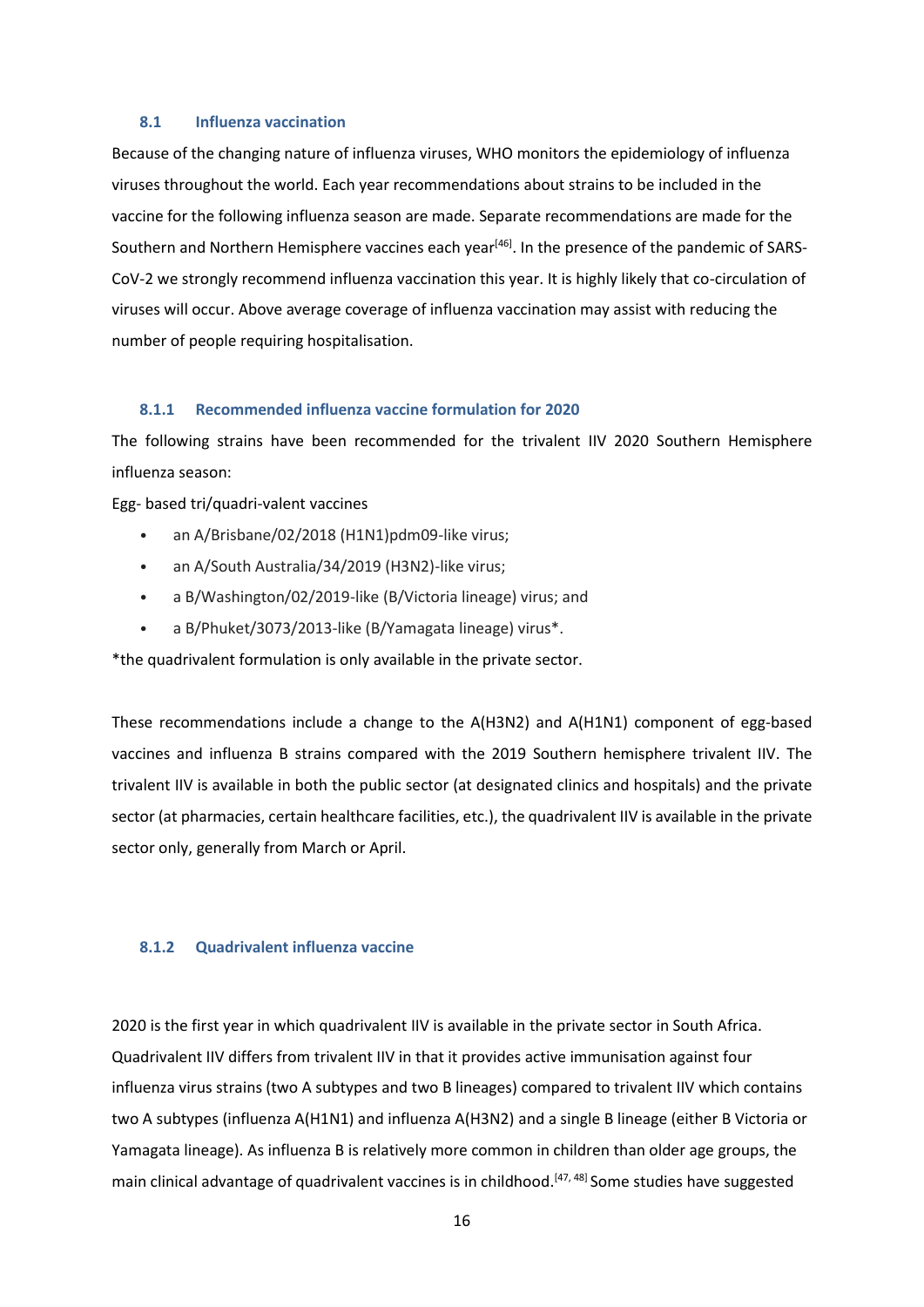that the group who will most benefit from the additional influenza B lineage contained in QIV are individuals without pre-vaccination immunity to the lineage not contained in the TIV.<sup>[49]</sup> Children are more likely than adults to lack this pre-vaccination immunity because they will likely have had fewer preceding influenza infections. There is likely also some benefit from using QIV in healthcare workers and at risk adults, including pregnant women.

#### **8.1.3 Influenza vaccination and the Coronavirus disease 2019 (COVID-19)**

Influenza vaccination has no known efficacy against COVID-19. However, the signs and symptoms of influenza are similar to those of COVID-19. If available, influenza vaccination is recommended to decrease the chances of getting influenza during the winter, when influenza and SARS-CoV-2 may both circulate. It is particularly important to protect healthcare workers and ensure they are able to work and to reduce additional burden on the health system.

#### **8.1.4 Groups recommended for influenza vaccination**

Because of limited resources and the fact that not all individuals who fall among the groups at risk for severe influenza disease respond well to influenza vaccination, the National Department of Health is prioritizing certain groups of individuals. The recommendation for groups to be prioritised will be reviewed annually based on available data and resources. Prioritisation strategy for 2020 has taken into consideration the COVID-19 epidemic. The following are among the groups that are prioritised for the targeted public in order of priority funded influenza vaccination campaign in 2020, these priority groups apply to both public funded vaccine and privately accessed vaccine:

- Healthcare (mandatory)
- Individuals over the age of 65 years
- Individuals with cardiovascular disease (including chronic heart disease, hypertension, stroke and diabetes) and chronic lung disease ( including asthma and chronic obstructive pulmonary disease)
- Pregnant women at all stages of pregnancy, including the postpartum period
- HIV-infected individuals

**Other groups that would benefit from influenza vaccination should adequate vaccines supplies be available once the above groups have been vaccinated:**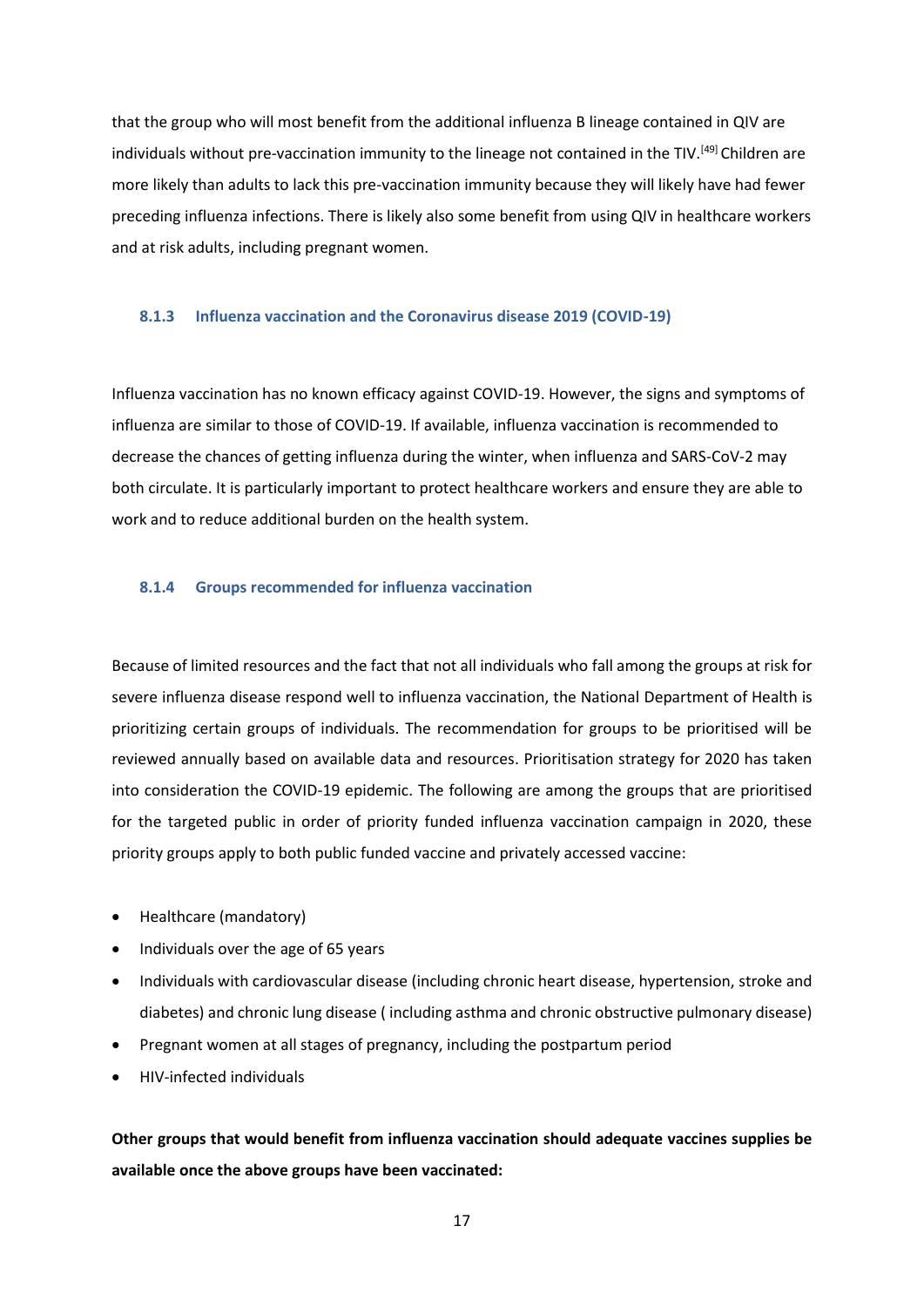- Individuals (adults or children ≥ 6 months) who are at high risk for influenza and its complications because of underlying medical conditions and who are receiving regular medical care for conditions such as including tuberculosis, chronic renal diseases and metabolic disorders such as inherited metabolic disorders and mitochondrial disorders, and individuals who are immunosuppressed.
- Residents of old-age homes, chronic care and rehabilitation institutions.
- Persons aged 6 months ≤18 years on long-term aspirin therapy and who therefore might be at risk for experiencing Reye syndrome after influenza virus infection.
- Individuals who are morbidly obese (body mass index  $\geq 40$  kg/m<sup>2</sup>).
- Adults and children who are family contacts of individuals at high risk of severe influenza.
- Any persons wishing to minimise the risk of influenza acquisition, especially in workplace settings where large-scale absenteeism could cause significant economic losses.

Health workers should also advise/inform patients where influenza vaccines are provided free of charge or provided as part of their annual medical aid benefits.

## **8.1.5 Contraindications to influenza vaccination**

The IIV is an inactivated vaccine, and has a well-established safety record. It is safe for use in pregnancy and in children ≥6 months of age. Contraindications to the administration of IIV include:

- A history of severe (anaphylactic) hypersensitivity to any component of the vaccine, including egg protein, or after a previous dose of any influenza vaccine. Anaphylaxis is rare and a careful history will distinguish between anaphylaxis and other allergic reactions. Mild egg protein allergy is not a contraindication to influenza vaccine
- Infants <6 months of age

## **Precautions**

**:**

• Persons with moderate illness with or without fever should preferably be immunised after symptoms have resolved

## **8.1.6 Influenza vaccine dosage and administration**

Influenza vaccine should be given sufficiently early to provide protection for the coming winter. A protective antibody response takes about 2 weeks to develop. The best time to vaccinate is before the influenza season starts, but getting it later will still protect during the rest of the season.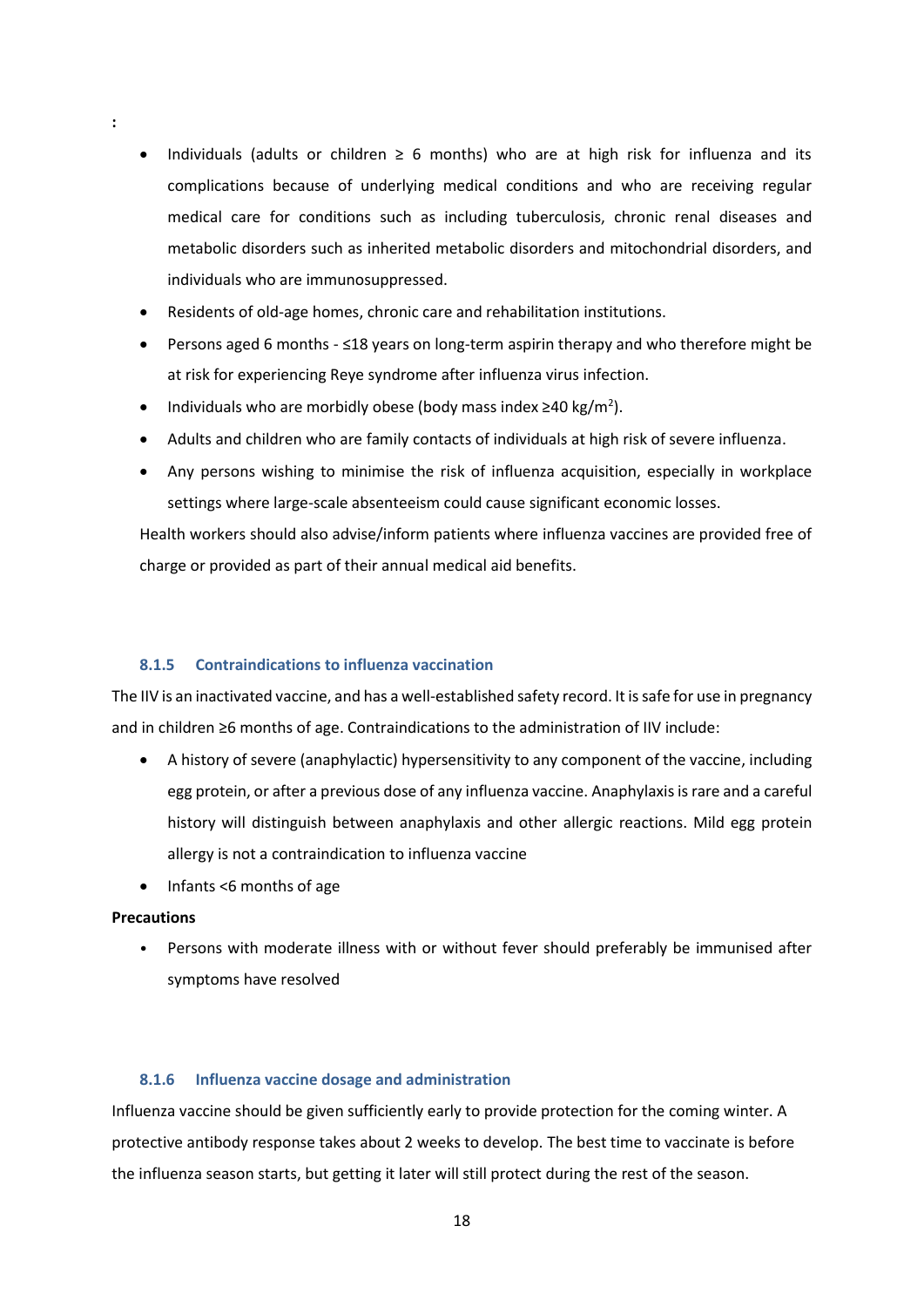The IIV should be administered intramuscularly (IM) as follows:

- Adults and children 6 years and above: Injection into the upper arm (deltoid)
- Children aged 1 year to <6 years: Injection into the LEFT upper arm
- Infants aged  $6 11$  months: Injection into the LEFT antero-lateral thigh

#### **Table 2: Recommended dosage of influenza vaccine**

| <b>Age Group</b>                       | <b>Dose</b>                  | Number of doses                        |
|----------------------------------------|------------------------------|----------------------------------------|
| Adults and children 9 years of age and | Adult dose (0,5ml) IMI       | Single dose                            |
| older                                  |                              |                                        |
| Children 3 years through 8 years       | Adult dose (0,5ml) IMI       | 1 or 2 doses <sup><math>†</math></sup> |
|                                        | 0.25ml (half the adult dose) |                                        |
| Children 6 months through 2 years      | IMI                          | 1 or 2 doses $^{\mathsf{T}}$           |

\*Note: influenza vaccine is not recommended for infants <6 months of age. †2 doses should be administered  $\geq$  1 month apart during 1<sup>st</sup> year of vaccination, thereafter one dose.

#### **8.2 Chemoprophylaxis of influenza**

Annual influenza vaccination is the best way to prevent influenza, because vaccination can be given well before influenza virus exposures occur, and can provide safe and effective immunity throughout the influenza season. Antiviral chemoprophylaxis is currently NOT recommended. However, WHO guidelines state that individuals at high risk of severe disease who have been exposed to a patient with influenza may benefit from presumptive treatment with a full twice-daily 5-day course of antivirals, even if they do not show signs and symptoms of infection. Alternatively, such patients can be monitored closely for early signs of possible influenza infection, and given antiviral treatment if they occur. [50]

#### **8.3 To prevent transmission of influenza to others, patients should:**

- Stay at home until symptoms have resolved (at least 24 hours after fever has defervesced)
- Avoid close contact with others especially those at high risk for severe influenza (see section 5.1 for individuals at risk of severe influenza)
- Avoid close contact such as kissing or sharing drinks
- Cover coughs and sneezes (cover mouth and nose with tissue or cough or sneeze into an elbow)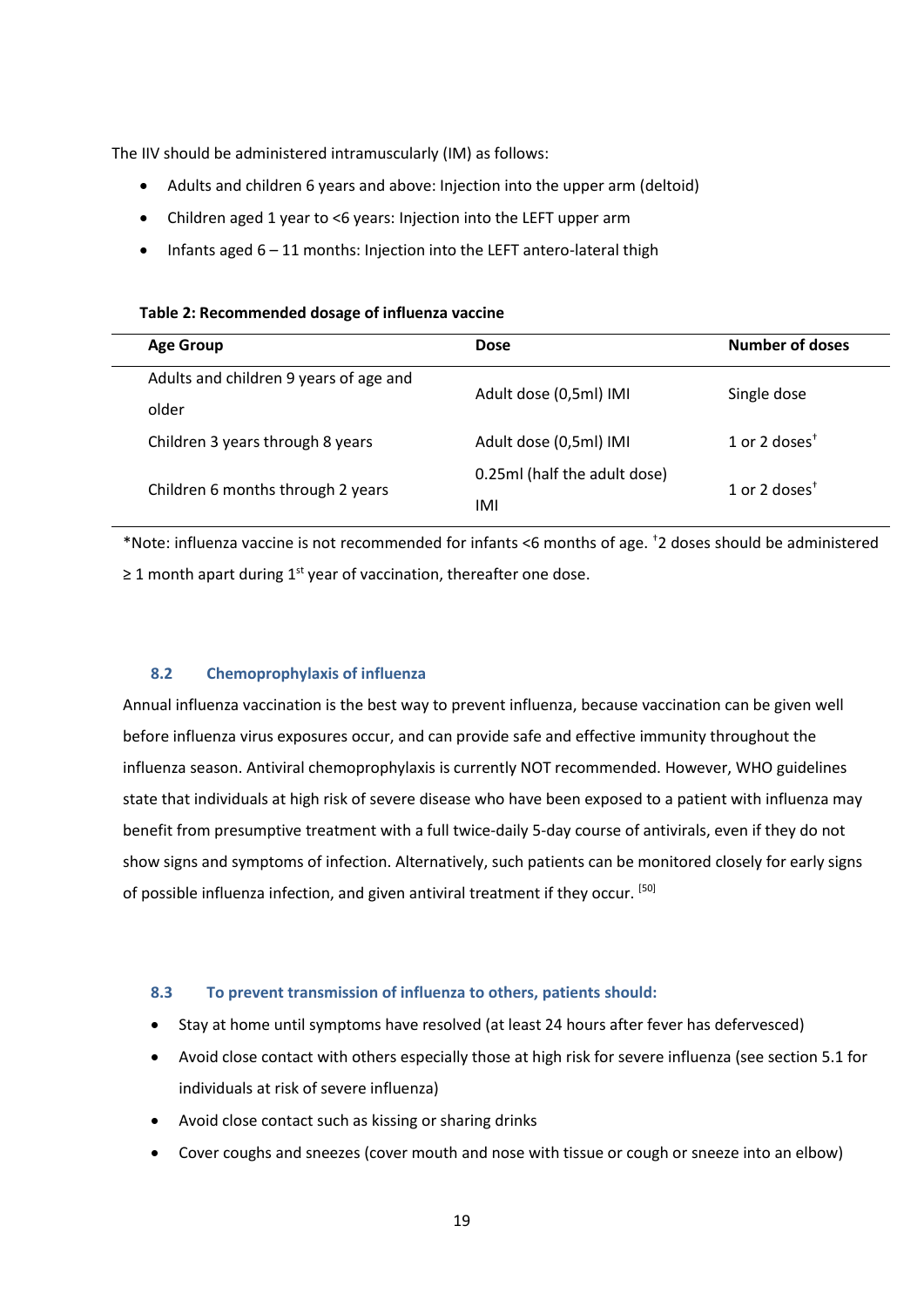- Wash hands with soap and water or disinfect with an alcohol-based hand rub regularly
- Limit the number of visitors
- Wipe down surfaces that are frequently touched or shared (doorknobs, remote controls) with a standard household disinfectant

## **9. Infection prevention and control (IPC) considerations**

Human-to-human transmission of influenza viruses occurs either directly or indirectly through close, unprotected contact with large respiratory droplets. The role of smaller droplet nuclei at close-range exposure in transmission of influenza is not known, but may be more important in certain settings (e.g. aerosol-generating procedures associated with increased risk of virus transmission). Therefore, IPC precautions need to be focused on controlling respiratory droplet spread.

Recommended IPC precautions when caring for patients with suspected or confirmed influenza include:

When working in direct contact with patients, Standard and Droplet Precautions should be applied:

- o Standard Precautions:
	- Hand hygiene: washing hands with soap and water or the use of an alcoholbased hand rub
	- Use of personal protective equipment (PPE): this includes facial protection (by means of a medical mask and eye-visor/goggles or a face shield) as well as use of a gown and clean gloves
- o Droplet Precautions:
	- Wear a medical mask if working within approximately 1 metre of the patient or upon entering the room/cubicle of a patient on Droplet Precautions
	- **Perform hand hygiene before and after patient contact and immediately on** removal of a medical mask
- IPC precautions when performing aerosol-generating procedures associated with an increased risk of infection transmission (e.g. aspiration/open suctioning of the respiratory tract, including for the collection of respiratory tract specimens, intubation, resuscitation, bronchoscopy, autopsy):
	- o Wear a particulate respirator (e.g. fit-tested N95 respirator), a clean non-sterile longsleeved gown, and gloves
	- o Perform hand hygiene before and after patient contact and after PPE removal
- IPC precautions for patients who are mechanically ventilated or undergoing respiratory therapy: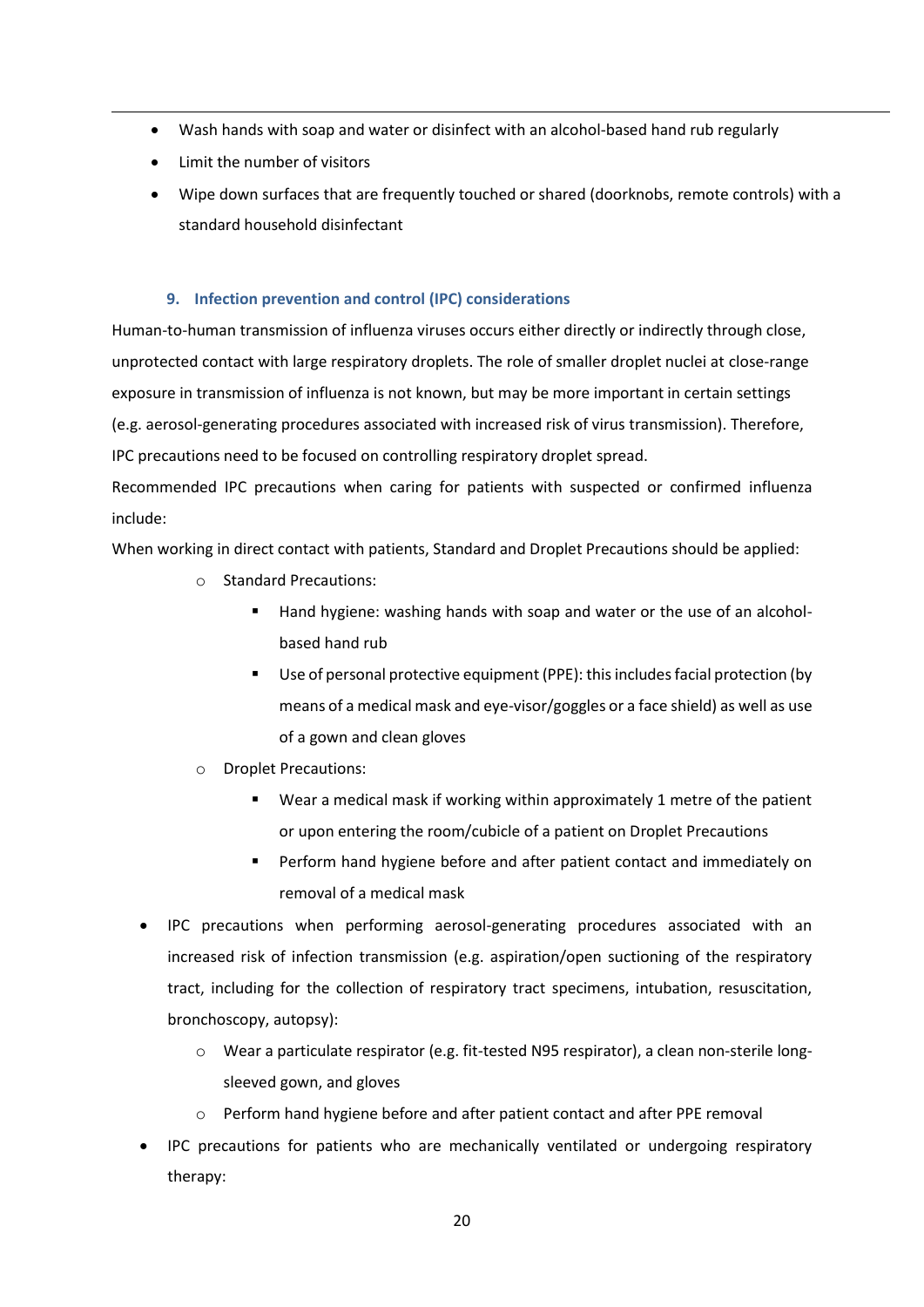- o Mechanically ventilated patients: Standard and Droplet Precautions (but when aerosol-generating procedures are performed, particulate respirators need to be worn)
- o Chest physiotherapy: Standard and Droplet Precautions. A medical mask should be worn by the patient if possible
- Nebulisation: Standard and Droplet Precautions.

## **10. Public Health Response to Influenza**

Influenza epidemics occur each year during the winter season. Vaccination of high risk groups and individuals wishing to protect themselves against influenza is recommended prior to the expected start of the annual influenza season. No public health response is required in response to isolated cases of influenza or outbreaks of mild disease especially in the influenza season.

## **10.1 Outbreaks should be investigated in the following circumstances:**

- A cluster of two or more cases of severe respiratory illness (requiring hospitalisation)
- An outbreak in a closed community e.g. care home, school, healthcare facility, where individuals in the community are at substantial increased risk of severe disease, or the outbreak is causing substantial disruption.

## **10.1.1 During an outbreak in a closed or semi-closed community the following measures should be considered**:

- Isolation of residents of closed settings for the duration of the infectious period (five days after symptom onset).
- Cohorting of patients (that is, in separate hospital bays or on separate floors of a residential home, dormitories) may be necessary.
- Residential homes may need to be closed to new admissions until the outbreak is controlled.
- Care must be taken when discharging a patient from a ward with a known influenza outbreak to a care home, or vice versa.
- Full or partial school closures are not generally recommended on public health grounds, although it is recognized that they may be considered on logistical grounds by the school.
- Administer the current season's influenza vaccine to unvaccinated residents and health care personnel. It is important to note though that because influenza spreads fast it is possible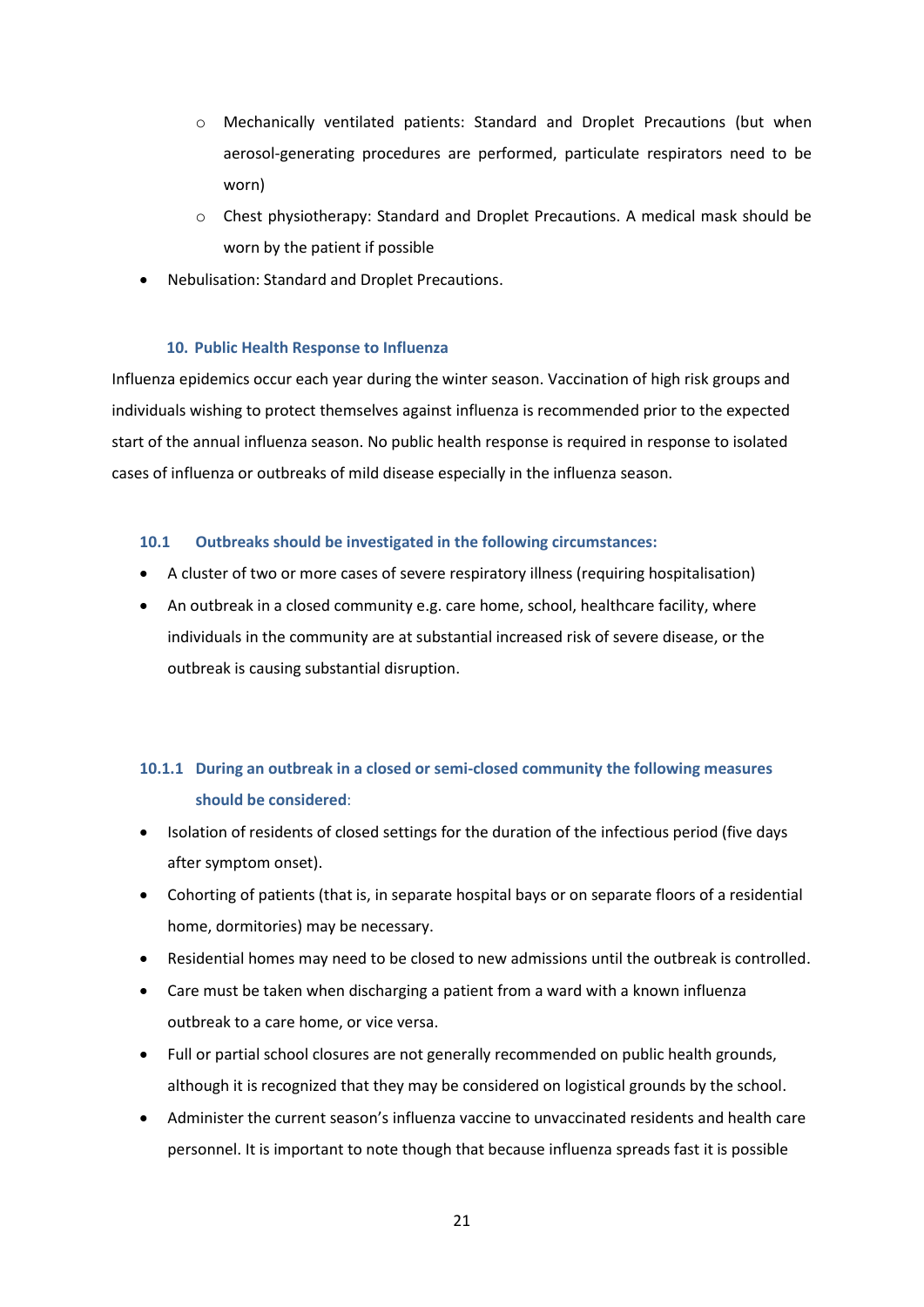that it will be widespread by the time an outbreak is identified and therefore vaccination may not be effective.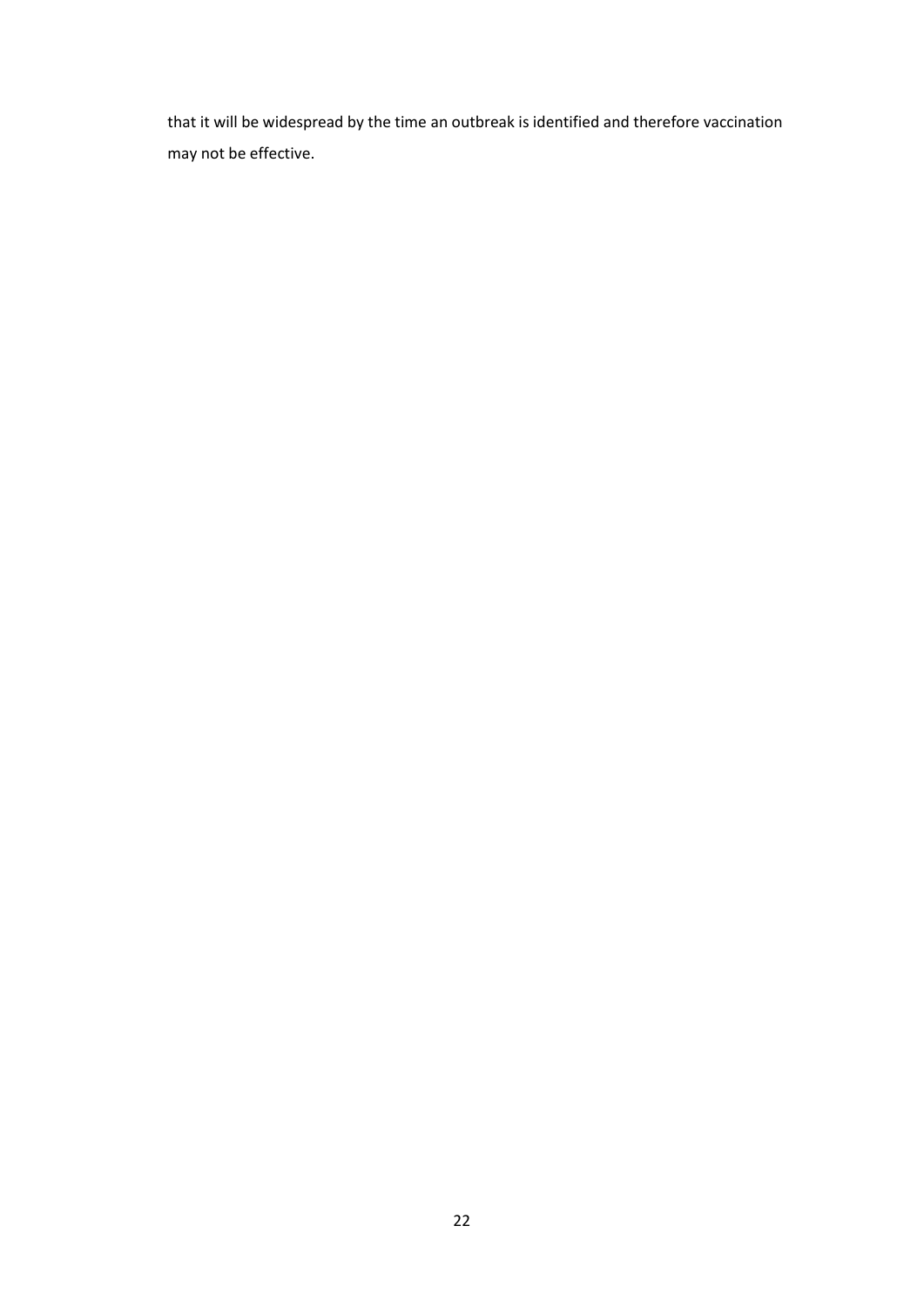#### **11. References**

1. Cohen C, Moyes J, Tempia S, Groome M, Walaza S, Pretorius M, et al. **Mortality amongst Patients with Influenza-Associated Severe Acute Respiratory Illness, South Africa, 2009-2013**. *PloS one*  2015; 10(3):e0118884.

2. Nair H, Brooks WA, Katz M, Roca A, Berkley JA, Madhi SA, et al. **Global burden of respiratory infections due to seasonal influenza in young children: a systematic review and meta-analysis**. *Lancet* 2011; 378(9807):1917-1930.

3. World Health Organization. **Seasonal influenza**. In. WHO website 2016.

4. Iuliano AD, Roguski KM, Chang HH, Muscatello DJ, Palekar R, Tempia S, et al. **Estimates of global seasonal influenza-associated respiratory mortality: a modelling study**. *The Lancet*; 391(10127):1285-1300.

5. Ruuskanen Olli O, E LE, LC JLC, DR MDR. 2011.

6. Dawood FS, Iuliano AD, Reed C, Meltzer MI, Shay DK, Cheng PY, et al. **Estimated global mortality associated with the first 12 months of 2009 pandemic influenza A H1N1 virus circulation: a modelling study**. *Lancet InfectDis* 2012; 12(9):687-695.

7. Cohen C, Simonsen L, Kang JW, Miller M, McAnerney J, Blumberg L, et al. **Elevated influenzarelated excess mortality in South African elderly individuals, 1998-2005**. *ClinInfectDis* 2010; 51(12):1362-1369.

8. Cohen C, Walaza S, Treurnicht FK, McMorrow M, Madhi SA, McAnerney JM, et al. **In- and Out-ofhospital Mortality Associated with Seasonal and Pandemic Influenza and Respiratory Syncytial Virus in South Africa, 2009-2013**. *Clinical infectious diseases : an official publication of the Infectious Diseases Society of America* 2017.

9. Murray J, Cohen A, Walaza S, Groome M, Madhi S, Variava E, et al. **Determining the Provincial and National Burden of Influenza-Associated Severe Acute Respiratory Illness in South Africa Using a Rapid Assessment Methodology**. *PloS one* 2015; 10(7):e0132078.

10. Tempia S, Walaza S, Viboud C, Cohen AL, Madhi SA, Venter M, et al. **Deaths Associated with Respiratory Syncytial and Influenza Viruses among Persons >/=5 Years of Age in HIV-Prevalent Area, South Africa, 1998-2009**. *Emerging infectious diseases* 2015; 21(4):600-608.

11. Tempia S, Walaza S, Cohen AL, von Mollendorf C, Moyes J, McAnerney JM, et al. **Mortality Associated with Seasonal and Pandemic Influenza among Pregnant and Non-Pregnant Women of Childbearing Age in a High HIV Prevalence Setting – South Africa, 1999-2009**. *Clinical Infectious Diseases* 2015.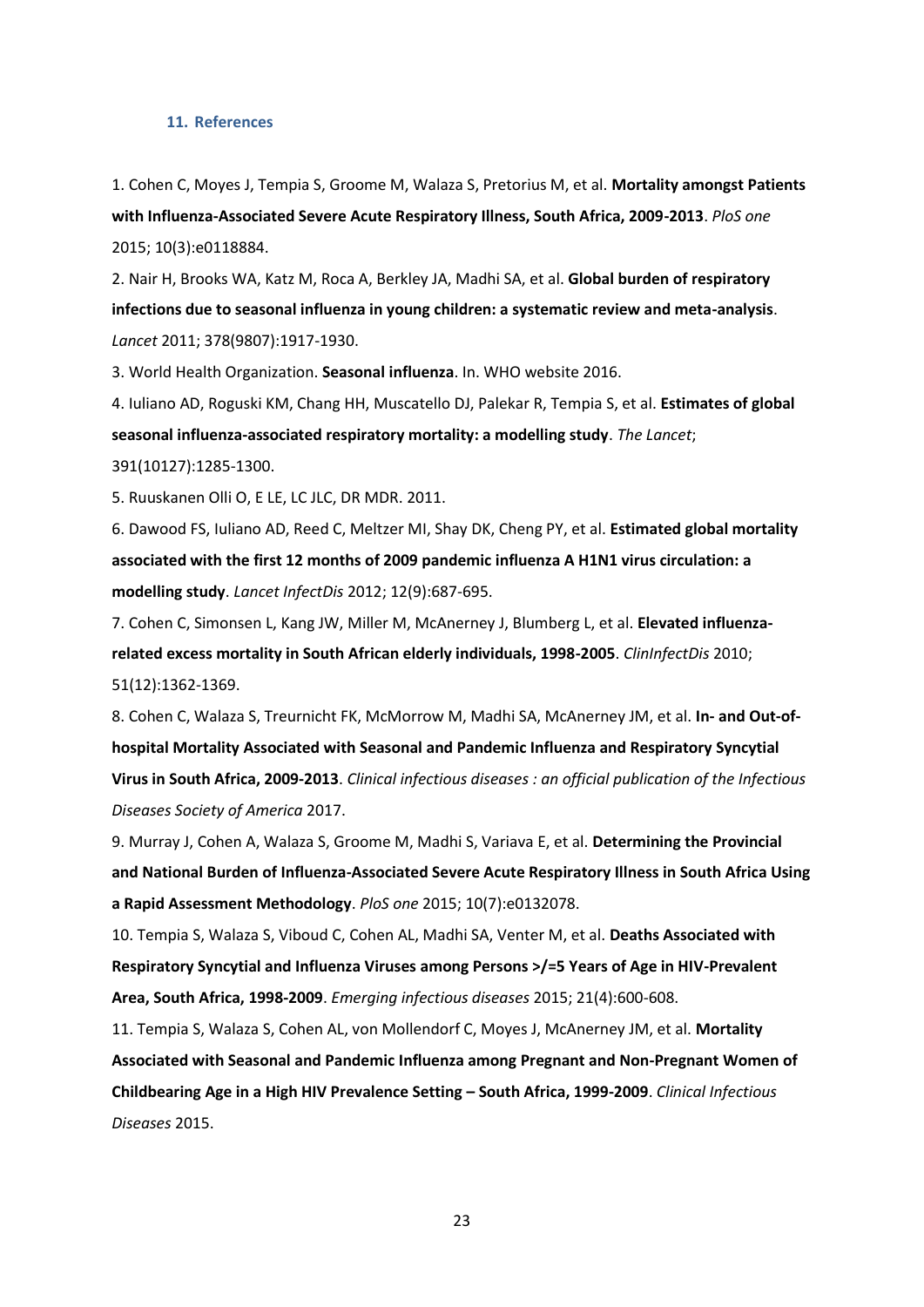12. Tempia S, Walaza S, Viboud C, Cohen AL, Madhi SA, Venter M, et al. **Mortality associated with seasonal and pandemic influenza and respiratory syncytial virus among children <5 years of age in a high HIV prevalence setting--South Africa, 1998-2009**. *ClinInfectDis* 2014; 58(9):1241-1249.

13. Cohen C, Moyes J, Tempia S, Groom M, Walaza S, Pretorius M, et al. **Severe influenza-associated respiratory infection in high HIV prevalence setting, South Africa, 2009-2011**. *EmergInfectDis* 2013; 19(11):1766-1774.

14. Tempia S, Walaza S, Moyes J, Cohen AL, von Mollendorf C, Treurnicht FK, et al. **Risk Factors for Influenza-Associated Severe Acute Respiratory Illness Hospitalization in South Africa, 2012–2015**. *Open forum infectious diseases* 2017; 4(1):ofw262-ofw262.

15. Walaza S, Cohen C, Nanoo A, Cohen AL, McAnerney J, von Mollendorf C, et al. **Excess Mortality Associated with Influenza among Tuberculosis Deaths in South Africa, 1999-2009**. *PloS one* 2015; 10(6):e0129173.

16. Walaza S, Tempia S, Dawood H, Variava E, Moyes J, Cohen AL, et al. **Influenza virus infection is associated with increased risk of death amongst patients hospitalized with confirmed pulmonary tuberculosis in South Africa, 2010-2011**. *BMC Infect Dis* 2015; 15(1):26.

17. Kunisaki KM, Janoff EN. **Influenza in immunosuppressed populations: a review of infection frequency, morbidity, mortality, and vaccine responses**. *Lancet InfectDis* 2009; 9(8):493-504.

18. Public Health England. **PHE guidance on use of antiviral agents for the treatment and prophylaxis of influenza (2014-15)**. In; 2015. pp. 1-23.

19. Van Kerkhove MD, Vandemaele KA, Shinde V, Jaramillo-Gutierrez G, Koukounari A, Donnelly CA, et al. **Risk factors for severe outcomes following 2009 influenza A (H1N1) infection: a global pooled analysis**. *PLoSMed* 2011; 8(7):e1001053.

20. Louie JK, Salibay CJ, Kang M, Glenn-Finer RE, Murray EL, Jamieson DJ. **Pregnancy and severe influenza infection in the 2013-2014 influenza season**. *Obstetrics and gynecology* 2015; 125(1):184- 192.

21. Cohen C, Simonsen L, Sample J, Kang JW, Miller M, Madhi SA, et al. **Influenza-related mortality among adults aged 25-54 years with AIDS in South Africa and the United States of America**. *Clin Infect Dis* 2012; 55(7):996-1003.

22. Puvanalingam A, Rajendiran C, Sivasubramanian K, Ragunanthanan S, Suresh S, Gopalakrishnan S. **Case series study of the clinical profile of H1N1 swine flu influenza**. *JAssocPhysicians India* 2011; 59:14-16, 18.

23. Angelo SJ, Marshall PS, Chrissoheris MP, Chaves AM. **Clinical characteristics associated with poor outcome in patients acutely infected with Influenza A**. *Connecticut medicine* 2004; 68(4):199- 205.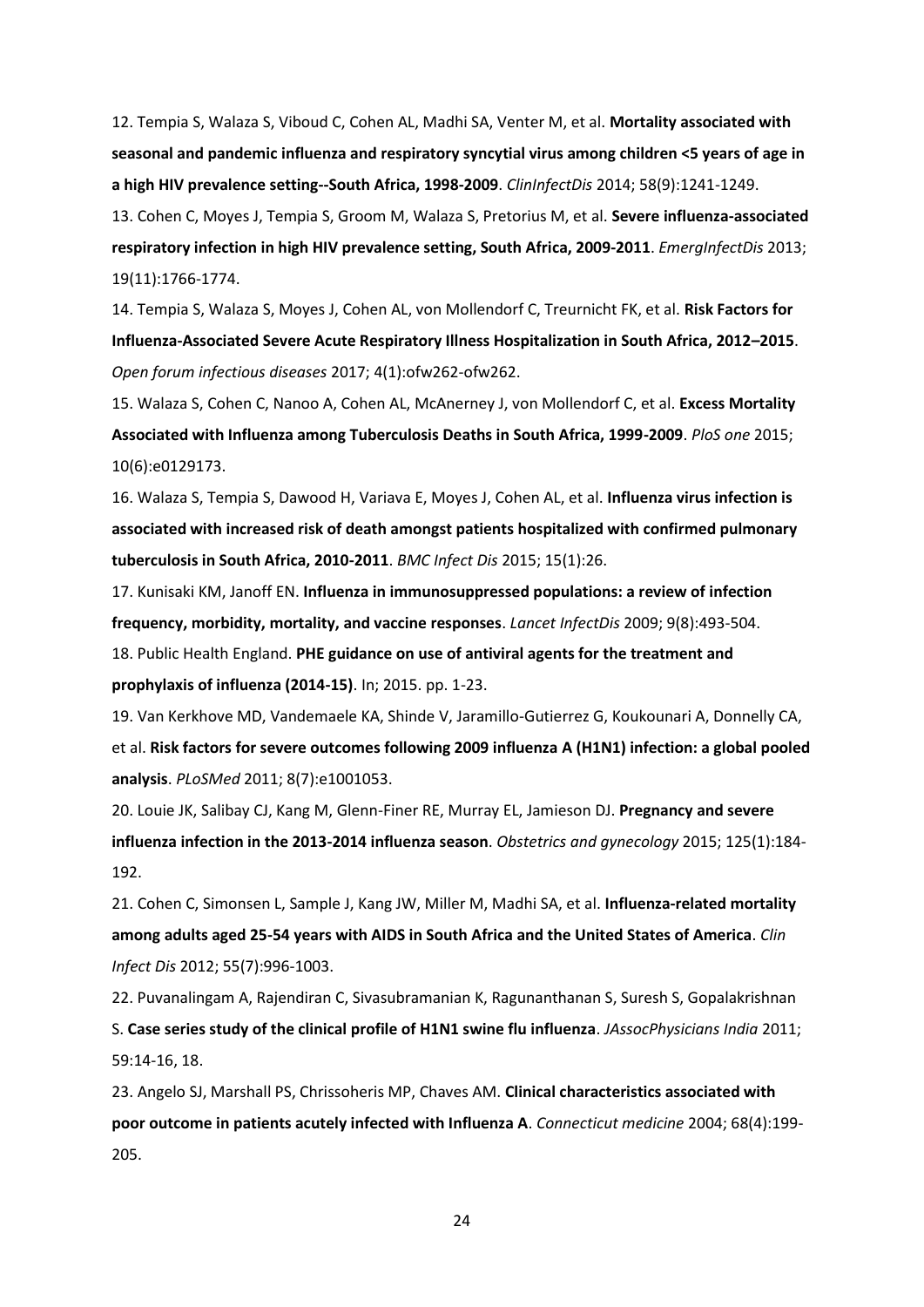24. Allard R, Leclerc P, Tremblay C, Tannenbaum TN. **Diabetes and the severity of pandemic influenza A (H1N1) infection**. *Diabetes care* 2010; 33(7):1491-1493.

25. Fezeu L, Julia C, Henegar A, Bitu J, Hu FB, Grobbee DE, et al. **Obesity is associated with higher risk of intensive care unit admission and death in influenza A (H1N1) patients: a systematic review and meta-analysis**. *Obesity reviews : an official journal of the International Association for the Study of Obesity* 2011; 12(8):653-659.

26. Daley P, Castriciano S, Chernesky M, Smieja M. **Comparison of flocked and rayon swabs for collection of respiratory epithelial cells from uninfected volunteers and symptomatic patients**. *Journal of clinical microbiology* 2006; 44(6):2265-2267.

27. Heikkinen T, Marttila J, Salmi AA, Ruuskanen O. **Nasal Swab versus Nasopharyngeal Aspirate for Isolation of Respiratory Viruses**. *Journal of clinical microbiology* 2002; 40(11):4337-4339.

28. Cohen C, Walaza S, Moyes J, Groome M, Tempia S, Pretorius M, et al. **Epidemiology of Viralassociated Acute Lower Respiratory Tract Infection Among Children <5 Years of Age in a High HIV Prevalence Setting, South Africa, 2009-2012**. *The Pediatric infectious disease journal* 2015; 34(1):66- 72.

29. Cohen C, Walaza S, Moyes J, Groome M, Tempia S, Pretorius M, et al. **Epidemiology of Severe Acute Respiratory Illness (SARI) among Adults and Children Aged >/=5 Years in a High HIV-Prevalence Setting, 2009-2012**. *PloS one* 2015; 10(2):e0117716.

30. Nicholson KG, Aoki FY, Osterhaus AD, Trottier S, Carewicz O, Mercier CH, et al. **Efficacy and safety of oseltamivir in treatment of acute influenza: a randomised controlled trial. Neuraminidase Inhibitor Flu Treatment Investigator Group**. *Lancet* 2000; 355(9218):1845-1850.

31. Monto AS, Fleming DM, Henry D, de Groot R, Makela M, Klein T, et al. **Efficacy and safety of the neuraminidase inhibitor zanamivirin the treatment of influenza A and B virus infections**. *The Journal of infectious diseases* 1999; 180(2):254-261.

32. Whitley RJ, Hayden FG, Reisinger KS, Young N, Dutkowski R, Ipe D, et al. **Oral oseltamivir treatment of influenza in children**. *The Pediatric infectious disease journal* 2001; 20(2):127-133. 33. Muthuri SG, Venkatesan S, Myles PR, Leonardi-Bee J, Al Khuwaitir TS, Al MA, et al. **Effectiveness of neuraminidase inhibitors in reducing mortality in patients admitted to hospital with influenza A H1N1pdm09 virus infection: a meta-analysis of individual participant data**. *Lancet RespirMed* 2014; 2(5):395-404.

34. Dobson J, Whitley RJ, Pocock S, Monto AS. **Oseltamivir treatment for influenza in adults: a meta-analysis of randomised controlled trials**. *The Lancet*; 385(9979):1729-1737.

35. Centers for Disease Control and Prevention. **Influenza Antiviral Medications: Summary for Clinicians**. In: Centers for Disease Control and Prevention; 2015.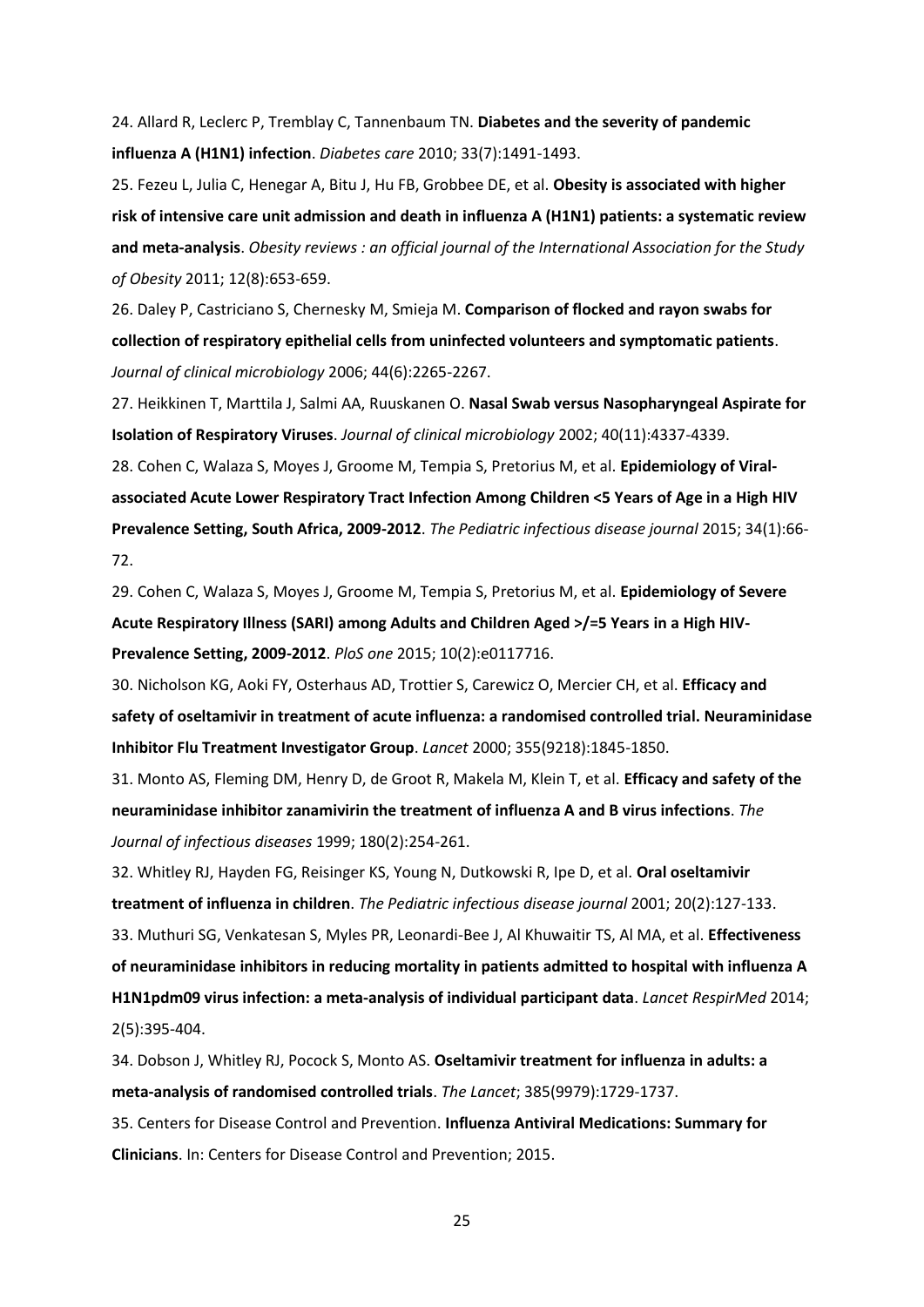36. CDC. **Prevention and Control of Seasonal Influenza with Vaccines: Recommendations of the Advisory Committee on Immunization Practices — United States, 2013–2014**. In; 2013. pp. 1-43. 37. Osterholm M, Kelley N, Sommer A. **Efficacy and effectiveness of influenza vaccines: a systematic** 

**review and meta-analysis**. *The Lancet Infectious diseases* 2012; 12:36 - 44.

38. McAnerney JM, Treurnicht F, Walaza S, Cohen AL, Tempia S, Mtshali S, et al. **Evaluation of influenza vaccine effectiveness and description of circulating strains in outpatient settings in South Africa, 2014**. *Influenza and other respiratory viruses* 2015; 9(4):209-215.

39. Ntshoe GM, McAnerney JM, Tempia S, Blumberg L, Moyes J, Buys A, et al. **Influenza epidemiology and vaccine effectiveness among patients with influenza-like illness, viral watch sentinel sites, South Africa, 2005-2009**. *PloS one* 2014; 9(4):e94681.

40. Madhi SA, Cutland CL, Kuwanda L, Weinberg A, Hugo A, Jones S, et al. **Influenza vaccination of pregnant women and protection of their infants**. *The New England journal of medicine* 2014; 371(10):918-931.

41. Madhi SA, Nunes MC, Cutland CL. **Influenza vaccination of pregnant women and protection of their infants**. *The New England journal of medicine* 2014; 371(24):2340.

42. Zaman K, Roy E, Arifeen SE, Rahman M, Raqib R, Wilson E, et al. **Effectiveness of Maternal Influenza Immunization in Mothers and Infants**. *New England Journal of Medicine* 2008; 359(15):1555-1564.

43. Eick AA, Uyeki TM, Klimov A, Hall H, Reid R, Santosham M, et al. **Maternal influenza vaccination and effect on influenza virus infection in young infants**. *Arch Pediatr Adolesc Med* 2011; 165(2):104- 111.

44. Madhi SA, Maskew M, Koen A, Kuwanda L, Besselaar TG, Naidoo D, et al. **Trivalent inactivated influenza vaccine in African adults infected with human immunodeficient virus: double blind, randomized clinical trial of efficacy, immunogenicity, and safety**. *Clin Infect Dis* 2011; 52(1):128- 137.

45. Madhi SA, Dittmer S, Kuwanda L, Venter M, Cassim H, Lazarus E, et al. **Efficacy and immunogenicity of influenza vaccine in HIV-infected children: a randomized, double-blind, placebo controlled trial**. *Aids* 2013; 27(3):369-379.

46. World Health Organization. **Recommended composition of influenza virus vaccines for use in the 2019 southern hemisphere influenza season**. In; 2018. pp. 1-9.

47. Barr IG, Vijaykrishna D, and Sullivan SG, **Differential age susceptibility to influenza B/Victoria lineage viruses in the 2015 Australian influenza season** *Euro Surveill*., vol. 21, no. 4, 2016.